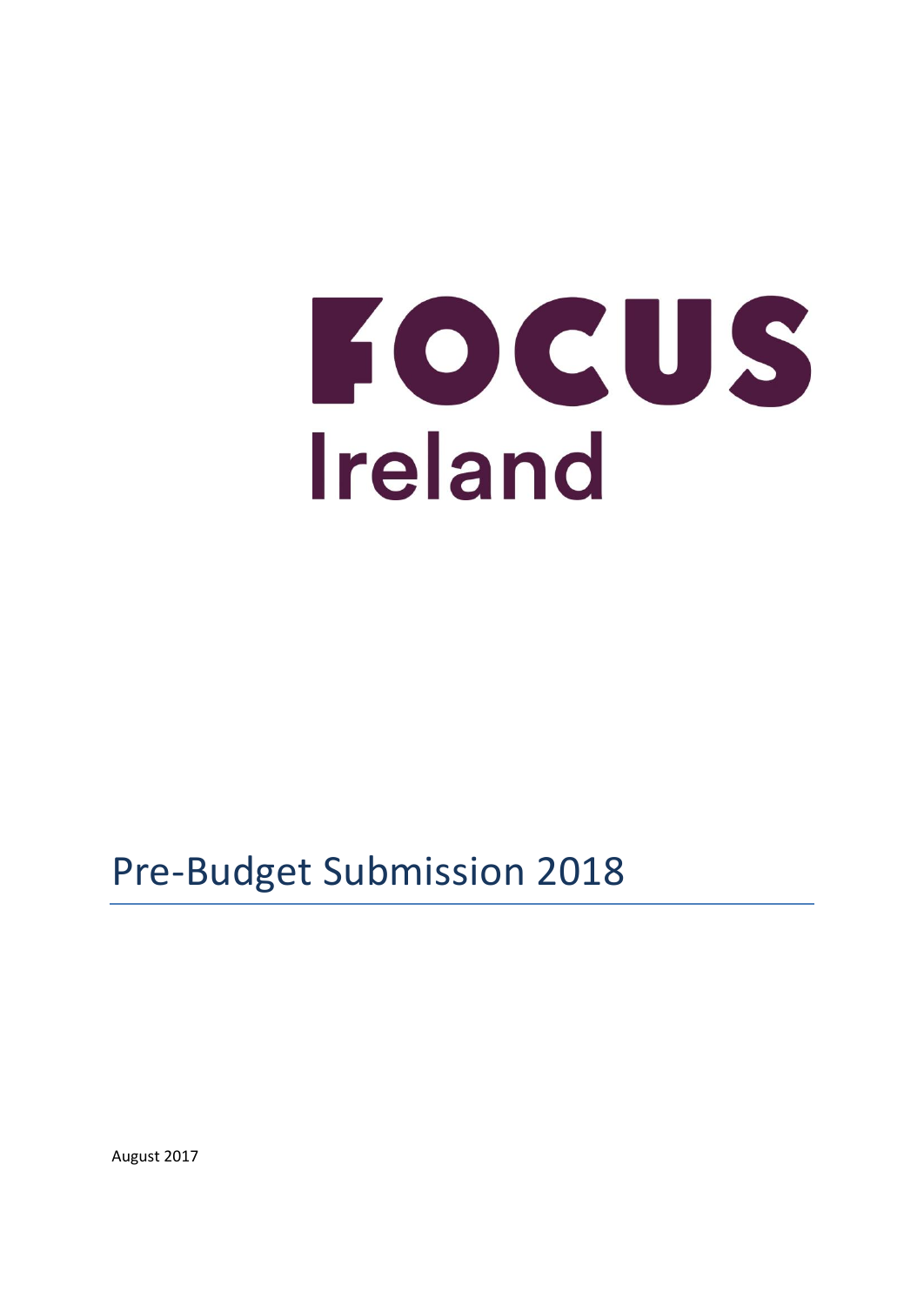# **FOCUS**<br>Ireland

### **Contents**

| Income disregards for rent supplement and transfer to Housing Assistance Payment (HAP)  16 |
|--------------------------------------------------------------------------------------------|
|                                                                                            |
|                                                                                            |
|                                                                                            |
|                                                                                            |
|                                                                                            |
|                                                                                            |
|                                                                                            |
|                                                                                            |
|                                                                                            |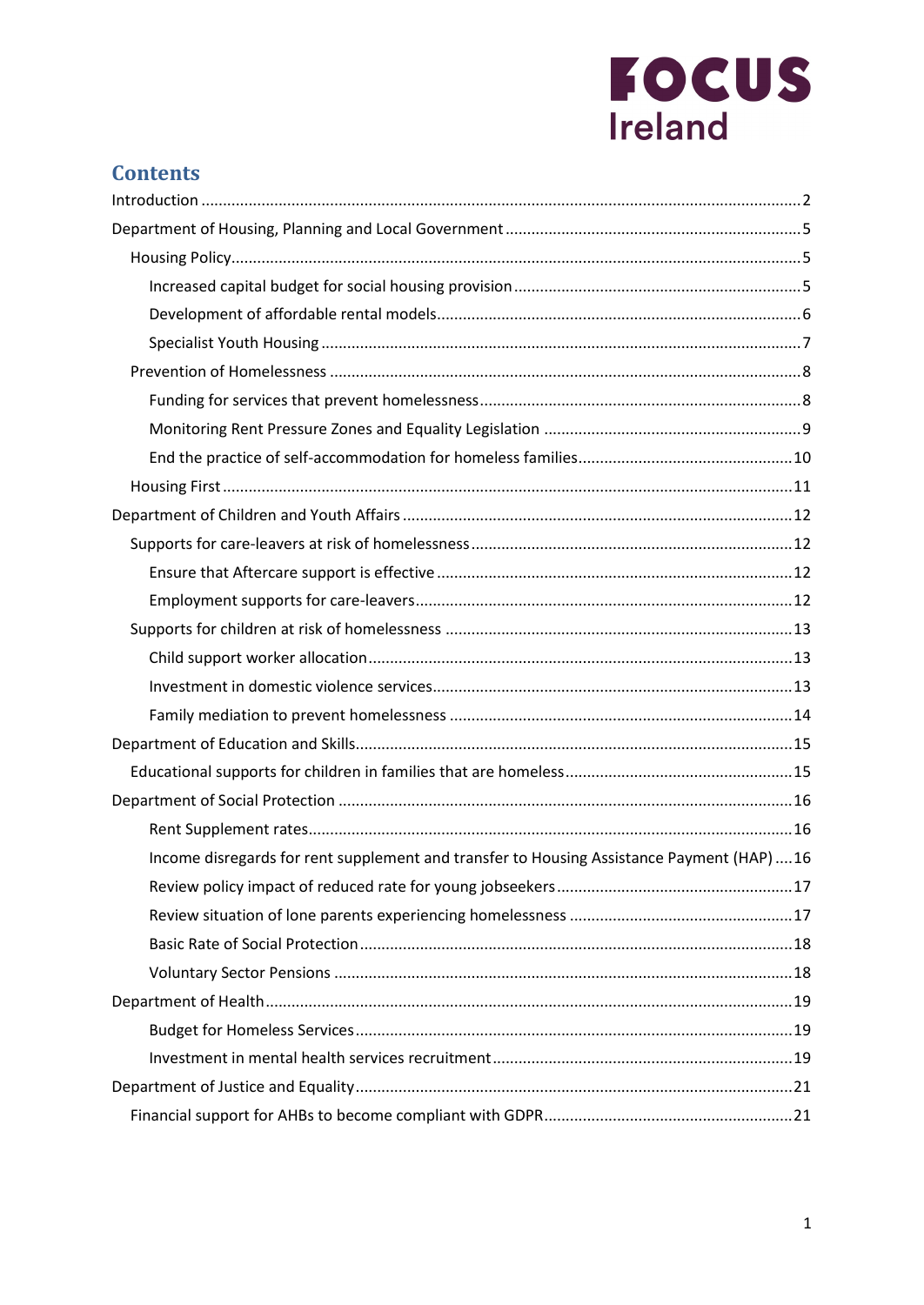

## <span id="page-2-0"></span>Introduction

 $\overline{\phantom{a}}$ 

In June this year there were 7,941 men, women and children experiencing homelessness in Section 10 funded emergency accommodation, an increase of a quarter (1,583) in just one year and the highest ever recorded in the history of the State.

This figure does not capture all those who are considered homeless under the ETHOS definition, which has been accepted by the Government for over a decade<sup>1</sup>: in particular, it does not include individuals and families in domestic abuse shelters, or asylum seekers whose application has been accepted but are trapped in Direct Provision centers. Beyond that, it does not include those families who are forced to 'double up' with family or friends for prolonged periods, nor young people who have left the care system and are sleeping on couches, nor those in psychiatric or general hospitals who have no home to be discharged to.

These additional groups need to be considered not to inflate the 'official' figure – which ought to be sufficiently shocking – but to highlight the extent to which what we call the 'homelessness crisis' is just one expression of much deeper problems in our housing, social services and welfare systems.

Family homelessness, which has increased by almost 300% in just three years, is one particularly destructive aspect of this crisis. The number of families becoming homeless in the Dublin region has risen from an average of 20 families a month in 2013 to 75 families a month to date in 2017<sup>2</sup>.

While these figures make for grim reading, the homelessness crisis has not been ignored. Homelessness is a political priority for both the government and opposition parties in the Dáil, as well as for the public.

Many of the responses of local authorities, in particular the Dublin local authorities, have been impressive in mobilizing and providing emergency accommodation to the rapidly increasing numbers of families experiencing homelessness. That is not to say that the response have been faultless, there have been cracks in the system that Focus Ireland and others have highlighted, but we must acknowledge the good work that has been undertaken.

However this work has largely been concentrated on *managing* the crisis. It is now time to reassert the objective of *ending* homelessness, and bringing an end to human and social damage that it does. This will require all stakeholders to redouble our efforts to maintain a persistence of effective policy, which has to date been lacking. Of course it cannot be achieved immediately but this must not stop us setting out a clear pathway, with ambitious but realistic milestones, towards a future in which homelessness is rare and quickly resolved.

By no means all the policies required to meet that challenge have immediate budgetary implications, but many do. This submission concentrates on those which have immediate budgetary implications and it should be seen in the broader context of Focus Ireland's submission to the review of Rebuilding Ireland.

 $^1$  A Way Home: A strategy to address adult homelessness 2008 –2013, Department of Environment, Heritage and Local Government (2008)

 $2$  450 newly homeless families recorded from January to June 2017 in Dublin (Focus Ireland data)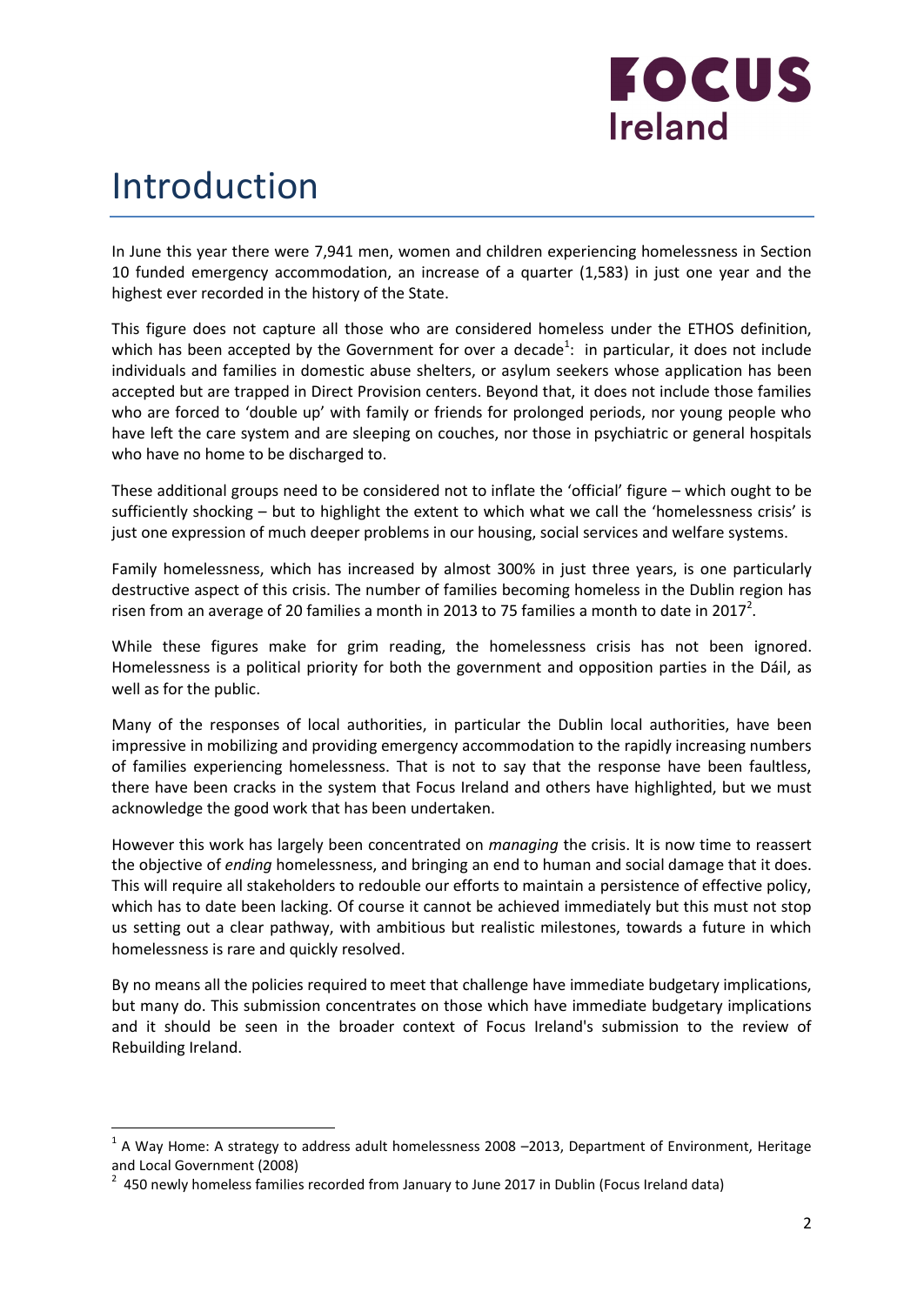

#### Budget Decisions Make a Difference

While homelessness has continued to grow, policies introduced under Rebuilding Ireland have had some impact. The two graphs below illustrate this. Table 1 shows the number of families becoming homeless each month in the Dublin region. Table 2 shows the month on month increase.



**Table 1: Number of families becoming homeless each month in the Dublin Region**



**Table 2: Change in real numbers of the number of families homeless in the Dublin region each month** 

Table 1 shows us that the number of families becoming homeless has remained stubbornly high. However, Table 2 shows us that the *rate of growth* in family homelessness has been slowed from the middle of 2016 suggesting that families experiencing homelessness are being supported to move-on. In particular July 2016 seems to mark a turning point - and this coincides with two significant policy changes - the increase in the rates of rent supplement and the Housing Assistance Payment<sup>3</sup>. This highlights the way in which Government budget decisions can impact on number of households that become homeless or move-on from it.

<sup>&</sup>lt;sup>3</sup> Focus Ireland Family Insights No.6 [www.bit.ly.FIslowdown](http://www.bit.ly.fislowdown/)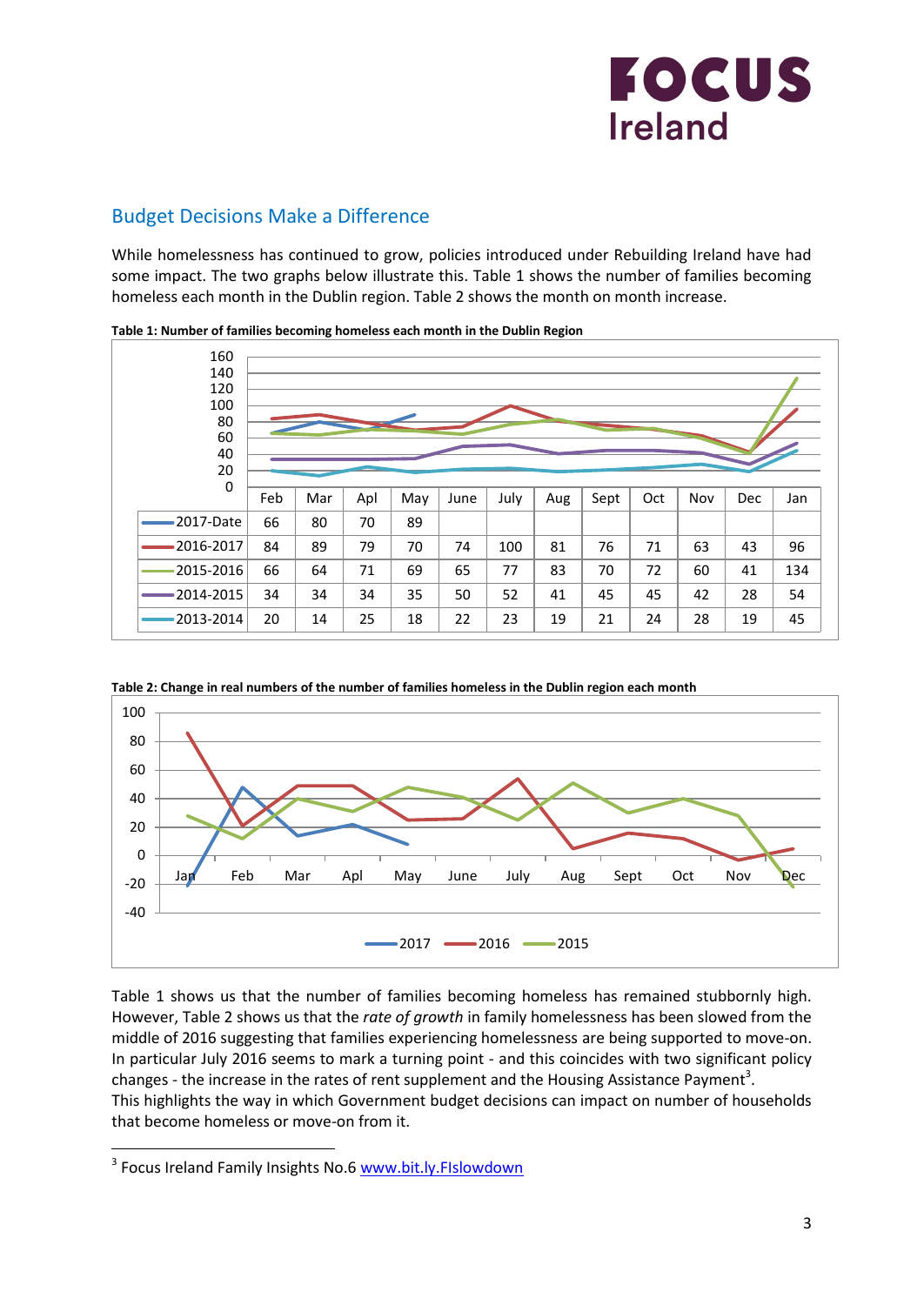

Many individuals and families that experience homelessness also face a range of other complex problems. Focus Ireland has documented this in a number of published 'Insights' into Family Homelessness<sup>4</sup>. While this is an important dimension - directing us towards the importance of tenancy and other supports  $-$  it can also obscure the potential immediate impact of budgetary decisions on our housing system. Good decisions can begin to have a positive impact over short periods.

But the effects of positive budgetary changes do not last forever. The increase in family homelessness in recent months suggests that the positive impact of the July 2016 Rent Supplement has run its course, and needs to be repeated again this year to prevent the progress we have made being eroded.

Budget 2018 will be an important marker as to whether the current minority Government is content to mitigate the impacts of mass homelessness or has the resolve to end it. This submission set out a series of effective measures with budgetary implications across the range of Government departments which have a role in tackling the causes and effects of homelessness.

<sup>4</sup> <https://www.focusireland.ie/research/>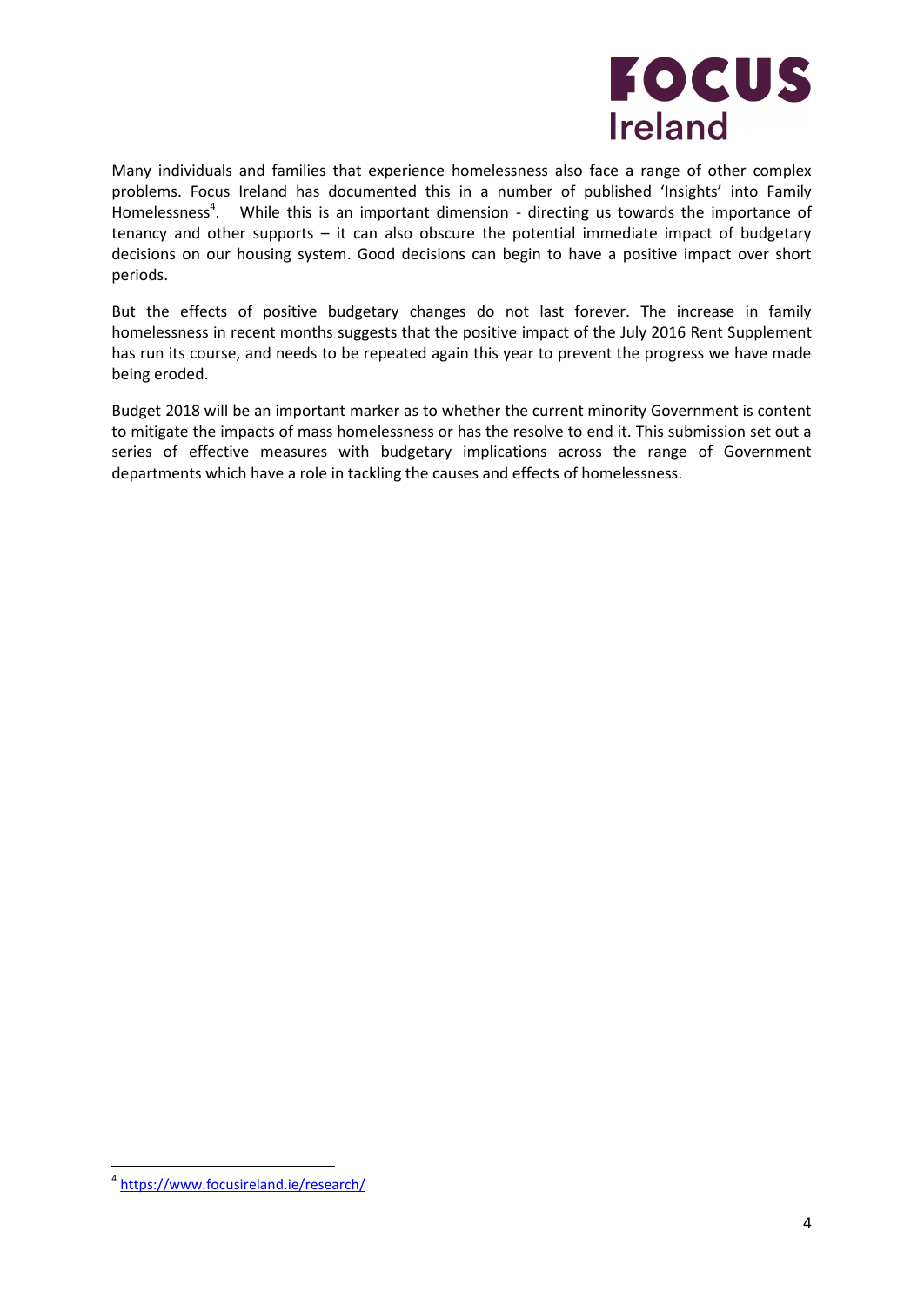

# <span id="page-5-0"></span>Department of Housing, Planning and Local Government

## <span id="page-5-1"></span>**Housing Policy**

l

#### <span id="page-5-2"></span>**Increased capital budget for social housing provision**

Many of the problems with our disastrous housing system have their roots in influence that financial institutions have exercised over housing markets from the 1980s<sup>5</sup>, when reduced public investment saw the decline in the size of our public housing stock. Today public housing stock accounts for only about 10% of all housing. Many commentators feel that this should be increased significantly, even doubled<sup>6</sup>. There are a number of mechanisms which could be used to achieve this, including a significant investment in direct-build public housing or leveraging the capacity of Approved Housing Bodies (AHB) to deliver affordable rental accommodation.

Rebuilding Ireland has a number of targets for the provision of housing and in particular social housing, however the target for 'newly built' social housing amounts to only about 15% of the target of 134,000 'new social housing solutions'. Furthermore it was never clear in the strategy what proportion of these units would be built by private developers (Part V) and how many by the local authorities/AHBs. In the event, the amount of new build social housing has been scandalously inadequate – with only 40 being completed in Dublin in 2016. While a larger number of new build social houses are now 'in the pipe-line' the numbers, particularly in the main population centres, remain totally inadequate to the scale of the crisis. The problem is even more severe when the number of social housing units being taken out of use for long-term redevelopment is taken into account.

Focus Ireland welcomes the review of Rebuilding Ireland announced by the new Taoiseach<sup>7</sup>. We particularly welcome the focus on whether there is a need for 'a greater quantum of social housing build'. However, before we set new targets we must give some consideration to why the existing targets set out in Rebuilding Ireland have not been met.

The core problem is that, during a period of extreme market failure in the housing sector, social housing strategy has relied on market activity to deliver social housing. To some extent this issue has become embroiled in ideological debates. However, given the scale of the problem and the fact that the private sector is only in the early stages of recovery, there is an overriding case for a much accelerated role for statutory authorities in constructing housing to address this market failure.

Even though there have been repeated Ministerial announcements of capital being provided for new social housing, much of the promised €5.35 billion only becomes available towards the end of the 6 year strategy. In practice, those local authorities which have prepared ambitious delivery programmes find a number of delays and limitations, many of them related to access to funding.

<sup>5</sup> Norris, M (2016) Property, Family and the Irish Welfare State. Basingstoke: Palgrave Macmillan

<sup>6</sup> <https://www.irishtimes.com/opinion/opinion-ireland-needs-a-clear-national-housing-plan-1.2590168> 7 [http://oireachtasdebates.oireachtas.ie/debates%20authoring/debateswebpack.nsf/takes/dail2017061400030](http://oireachtasdebates.oireachtas.ie/debates%20authoring/debateswebpack.nsf/takes/dail2017061400030?opendocument) [?opendocument](http://oireachtasdebates.oireachtas.ie/debates%20authoring/debateswebpack.nsf/takes/dail2017061400030?opendocument)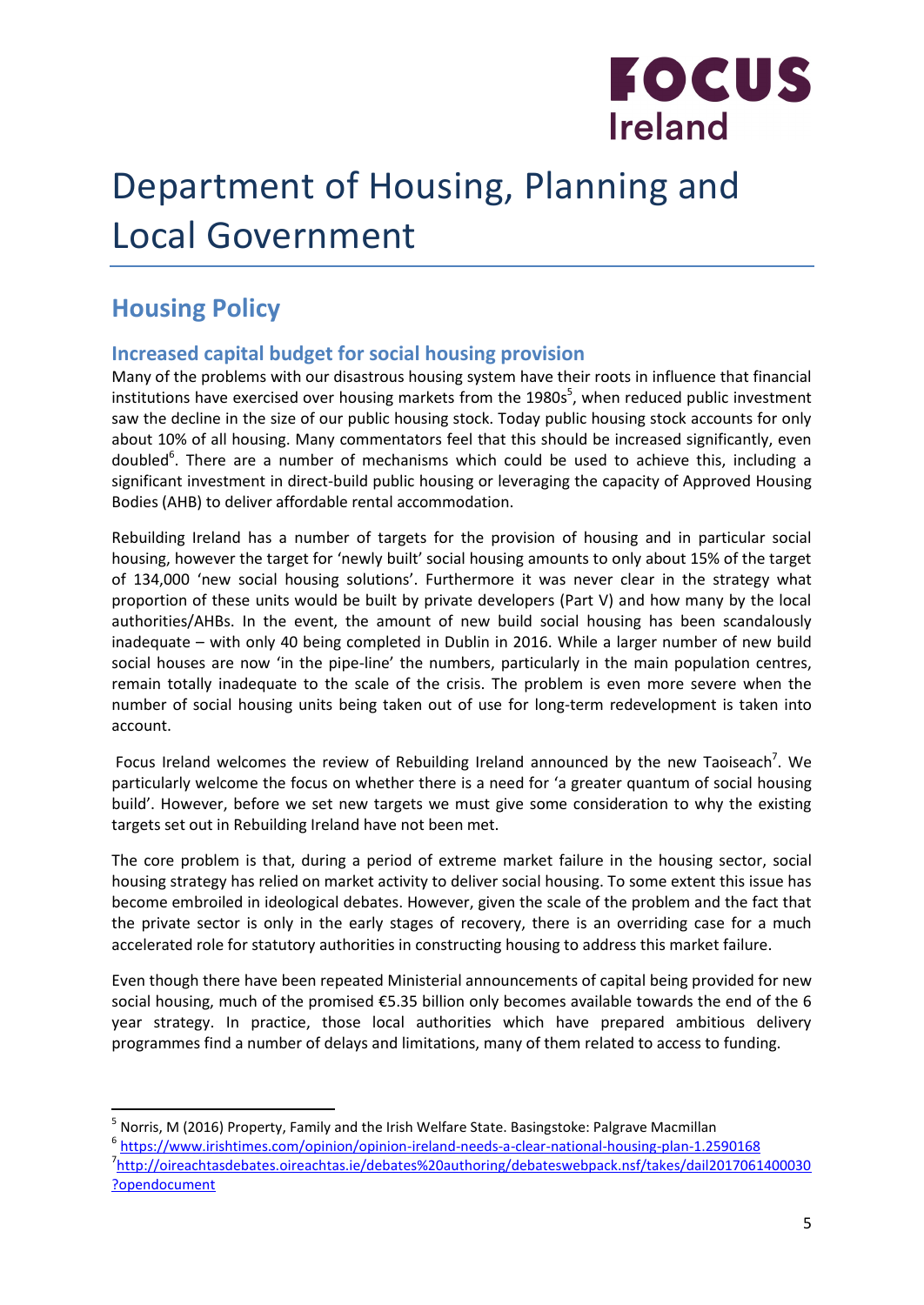# **HOCUS Ireland**

Focus Ireland supports the views set out by the Housing Finance Agency (HFA) in its submission to the Oireachtas Committee on Housing and Homeless<sup>8</sup>. The HFA argued for a more ambitious and clearly defined role for local authorities in building social housing and that the HFA should become the primary source of funding for local authority building. Over a year has passed since this submission was made, and given the failure to deliver adequate levels of social housing through other means, it remains as relevant today.

We believe that Government needs to use the current consensus about the importance of building housing to make a number of forthcoming choices much clearer to the electorate.

One of these issues relates to the question of how investment in housing impacts on the level of recorded national debt. While successive Governments have insisted that the 'money is there' for local authorities and AHB's to invest in housing, the current mechanisms available make this a complex, cumbersome and slow process. To a large extent, this complexity is due to the Government policy of ensuring all such investment is 'off the Government books'. The dominance of this policy objective is contributing to the very slow start in the construction of public housing.

Focus Ireland fully recognizes that this proposal for HFA lending to deliver local authority-build social housing would have implications for the level of general government debt and choices about tax. We are conscious of the fiscal rules and the constraints that are on the government and how these must be managed by the Departments of Finance and Public Expenditure and Reform. However we also have also noted comments made before Oireachtas Committees by Frans Timmermans<sup>9</sup>, First Vice President of the European Commission, and Andrew McDowell<sup>10</sup>, vice president of the European Investment Bank where they evidenced areas where there was flexibility in the area of housing. Mr. Timmermans noted that the Growth and Stability pack constraints had 'popped up in a number of member states' and acknowledged that the issue of housing needed to be reviewed in that context and Mr. McDowell stated that "there is widespread recognition across Europe that there needs to be more investment in infrastructure in particular." The State must accept that affordable housing constitutes fundamental infrastructure and the current rate of provision amounts to an infrastructural deficit.

This is essentially a political decision about priorities, and Budget 2018 represents a key moment in how we set those priorities.

**Recommendation: The Government should sanction a €1.3 billion borrowing capacity for the Housing Finance Agency to be loaned to Local Authorities in order to deliver 13,500 newly built homes over the period of Rebuilding Ireland.**

#### <span id="page-6-0"></span>**Development of affordable rental models**

 $\overline{a}$ 

Ireland is severely lacking in affordable rental options<sup>11</sup>. Households reliant on income supports are forced to compete in the private rented sector, and are burdened with unsustainable rent levels as a result. Current housing options in Ireland are deeply polarised. Strict means-testing results in many

<sup>8</sup> [http://oireachtasdebates.oireachtas.ie/Debates%20Authoring/DebatesWebPack.nsf/committeetakes/CHH20](http://oireachtasdebates.oireachtas.ie/Debates%20Authoring/DebatesWebPack.nsf/committeetakes/CHH2016052400002?opendocument#KKK00100) [16052400002?opendocument#KKK00100](http://oireachtasdebates.oireachtas.ie/Debates%20Authoring/DebatesWebPack.nsf/committeetakes/CHH2016052400002?opendocument#KKK00100)

<sup>9</sup> [http://oireachtasdebates.oireachtas.ie/debates%20authoring/debateswebpack.nsf/committeetakes/FDJ2017](http://oireachtasdebates.oireachtas.ie/debates%20authoring/debateswebpack.nsf/committeetakes/FDJ2017022100002#A00300) [022100002#A00300](http://oireachtasdebates.oireachtas.ie/debates%20authoring/debateswebpack.nsf/committeetakes/FDJ2017022100002#A00300)

<sup>&</sup>lt;sup>10</sup>[http://oireachtasdebates.oireachtas.ie/Debates%20Authoring/DebatesWebPack.nsf/committeetakes/CBO20](http://oireachtasdebates.oireachtas.ie/Debates%20Authoring/DebatesWebPack.nsf/committeetakes/CBO2017062900002?opendocument) [17062900002?opendocument](http://oireachtasdebates.oireachtas.ie/Debates%20Authoring/DebatesWebPack.nsf/committeetakes/CBO2017062900002?opendocument)

 $\frac{11}{11}$  Focus Ireland (2007) Rental Systems in Ireland The Case for Change, Editors: Simon Brooke and Dáithí Downe[y www.bit.lyFIcostrental](http://www.bit.lyficostrental/)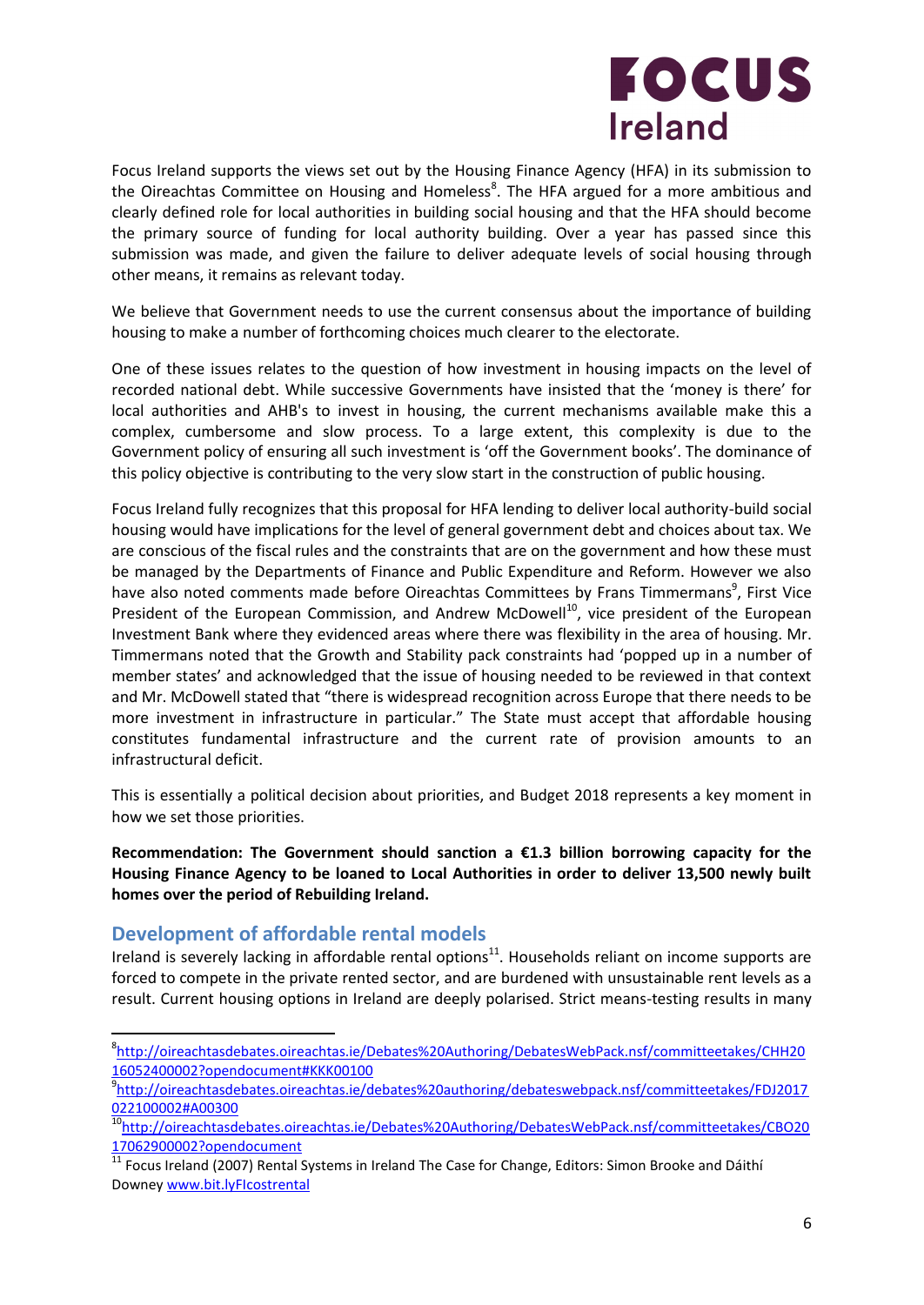# **FOCUS Ireland**

low income households are stuck in the middle - shouldering significant rents, but unable to access the owner-occupier market. These 'intermediate households' may struggle to maintain their tenancies and are at risk of increased poverty and homelessness. The State needs to take a more forceful role in the provision of affordable housing; the private market cannot and will not deliver all the housing the Irish people need.

Rebuilding Ireland commits to the introduction of an affordable rental programme. The scheme was due to be finalised by Q3 2016 and has budgetary backing of €10 million. 'Key workers' in urban centres are due to be targeted first. Following the introduction of Rent Pressure Zones in 2017, the affordable rental model is now focused on 'kick-starting supply' in these zones.<sup>12</sup> Local authorities have been tasked with developing the models for these sites. However, the recent Rebuilding Ireland update announced a shift in government policy from cash subsidies to affordable rental to subsidies through provision of state land. This shift meant that the road forward for affordable rental is now though the most congested, slow and frustrating intersection in housing policy – the use of publicly owned land.

Approved Housing Bodies are well-placed to provide affordable rental accommodation alongside their traditional role of providing social housing. In jurisdictions with successful cost or affordable rental models, such housing is often provided by large-scale, professional organisations. A number of the larger AHB's could have the capacity to fulfil this role in Ireland. Many are keen to do so, but require an effective and settled policy framework and appropriate financial support in the early stages. Neither of these has been forthcoming despite years of deliberation and verbal support, and the recent shift in policy from cash subsidy to land subsidy needlessly closed off this avenue as a significant supply route for additional housing in the near future.

As set out above, there does seem to be an opportunity to secure at least part funding for initiatives that address infrastructural deficits from EU institutions. This opportunity should be grasped with a particular focus on the building of long-term affordable rental properties.

The government should also consider the Nevin Economic Research Institute (NERI) recommendations for the establishment of a commercial, publicly-owned company operating on a cost-recovery model which would then undertake or commission the development of new costrental homes.<sup>13</sup> This company could supplement the work of Approved Housing Bodies, with additional funding being secured from commercial lenders. Rental income could then be used to repay loans.

**Recommendation: Budget 2018 should commit to cash funding of an affordable rental scheme, and should ring-fence a portion of this funding to subsidise AHB development.** 

#### <span id="page-7-0"></span>**Specialist Youth Housing**

l

We know that experiencing homelessness at a young age can have serious impacts on an individual's life course. While the causes of homelessness are complex, access to housing is a key issue for many young people. A housing market which focuses competition on the private rented sector will negatively impact young people on lower incomes or lower social welfare payments. Young people require different housing options.

<sup>&</sup>lt;sup>12</sup> Written Answer, 25 May 2017: [https://www.kildarestreet.com/wrans/?id=2017-05-](https://www.kildarestreet.com/wrans/?id=2017-05-25a.13&s=%22affordable+rental%22#g14.q) [25a.13&s=%22affordable+rental%22#g14.q](https://www.kildarestreet.com/wrans/?id=2017-05-25a.13&s=%22affordable+rental%22#g14.q)

<sup>13</sup> NERI Working Paper Series, *Ireland's Housing Emergency – time for a game changer*, 2017, available at: [https://www.nerinstitute.net/download/pdf/irelands\\_housing\\_emergency\\_time\\_for\\_a\\_game\\_changer.pdf](https://www.nerinstitute.net/download/pdf/irelands_housing_emergency_time_for_a_game_changer.pdf)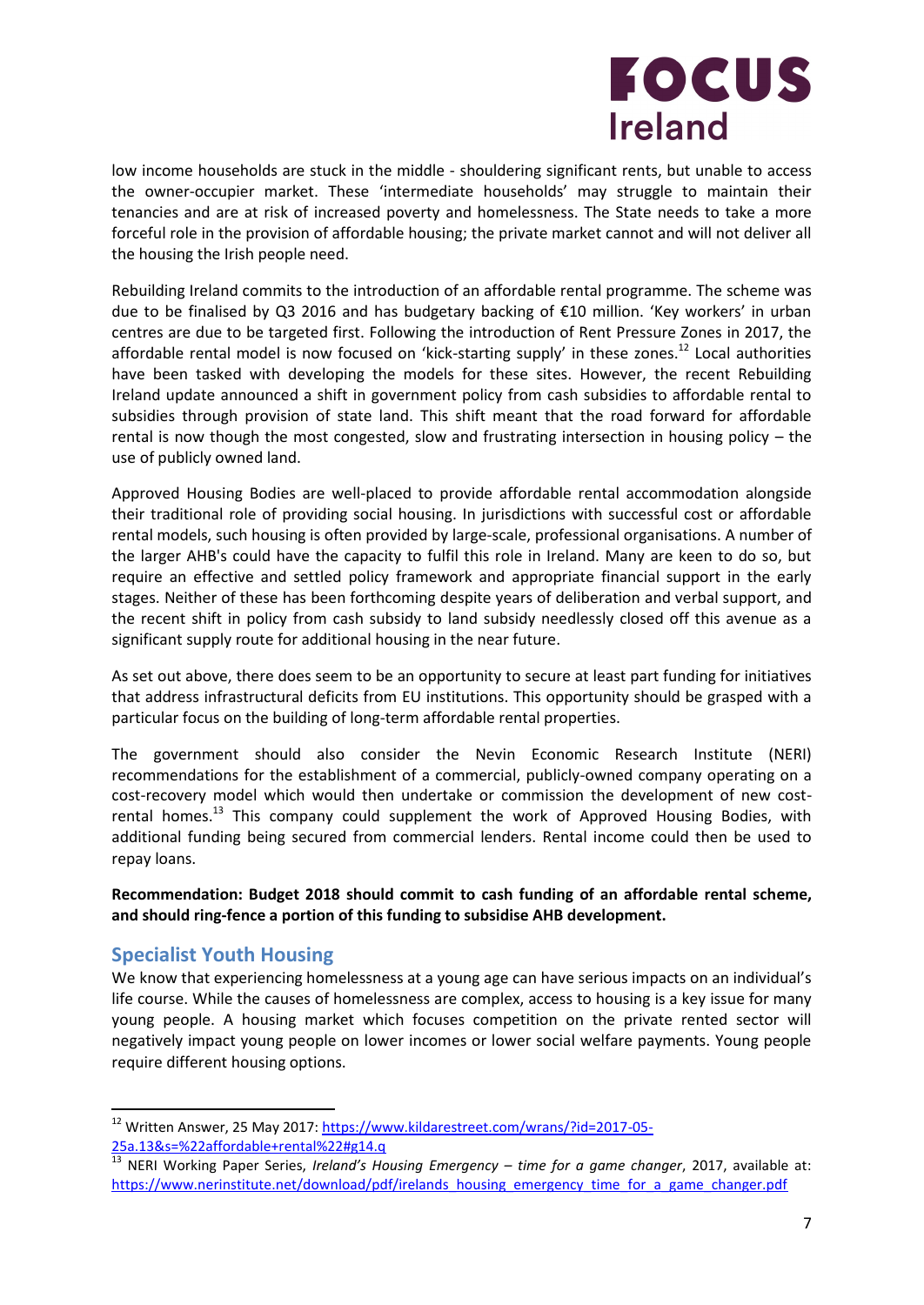# **HOCUS Ireland**

Rebuilding Ireland has been rightly criticised for its lack of action or acknowledgment of youth homelessness but we must acknowledge that the commitment to young care-leavers under action point 1.7, is a significant one. The Rebuilding Ireland commitment of Capital Assistance Scheme (CAS) funding to provide homes for vulnerable young people leaving care is welcome and has the potential to have a long-term impact. However the real potential will only be realised if investment in youth housing is sufficient and sustained.

While the level of commitment will need to run well beyond this government we are calling on this government to ensure that the €66 million of CAS allocation to TUSLA in 2017 is maintained in each of the remaining years of the Rebuilding Ireland plan.<sup>14</sup>

Allocation of mainstream social housing in Ireland gives priority to the length of time a person has been 'on the housing list' and the number of dependents they have. Both these critieria militate against young adults, making it extremely difficult for even very vulnerable young people to access social housing tenancies. Focus Ireland believes that there is a very strong case to establish an Approved Housing Body specialising in providing homes for young people, including those at risk of homelessness.

There are a number of successful models in other jurisdictions, which provide a mixture of social and cost rental housing for a wide social range of young people. This reduces stigma and allows young people with higher support needs to live in mixed tenure communities with people of their own age. The Finnish Youth Housing Association, whose staff recently visited Ireland, is a particularly successful model, providing housing to young people aged between 18 and 29. A percentage of their housing stock is reserved for young people with higher support needs or who have experienced homelessness. However, all young people can assess 'housing counselling' to support them to maintain their tenancies. This approach means that young people are living in mixed tenure communities, albeit with people their own age.

**Recommendation: The State should commit to the sustained funding of the 'CAS for care-leavers' programme, at least until the expiration of the Rebuilding Ireland action plan.** 

**Recommendation: Budget 2018 should signal support for the establishment of a specialist Youth Housing AHB, with appropriate flexibility in the existing housing finances programmes.**

## <span id="page-8-0"></span>**Prevention of Homelessness**

 $\overline{\phantom{a}}$ 

#### <span id="page-8-1"></span>**Funding for services that prevent homelessness**

Focus Ireland continues to advocate strongly for an increased commitment to policies and services that prevent homelessness.

Even as organisations and State agencies successfully support households to move on from emergency accommodation, the number of individuals and households experiencing homelessness continues to increase - the number of newly homeless families presenting to services each month remains high: 78 such families presented in June 2017.<sup>15</sup>

While the State has invested in some welcome preventative measures, including advertisement campaigns and a freephone service, operated by Threshold, Focus Ireland believes more targeted

<sup>14</sup> https://www.kildarestreet.com/wrans/?id=2017-05-09a.509&s=capital+assistance+scheme#g511.r

<sup>&</sup>lt;sup>15</sup> Focus Ireland, Latest Figures on Homelessness in Ireland: [https://www.focusireland.ie/resource-hub/latest](https://www.focusireland.ie/resource-hub/latest-figures-homelessness-ireland/)[figures-homelessness-ireland/](https://www.focusireland.ie/resource-hub/latest-figures-homelessness-ireland/)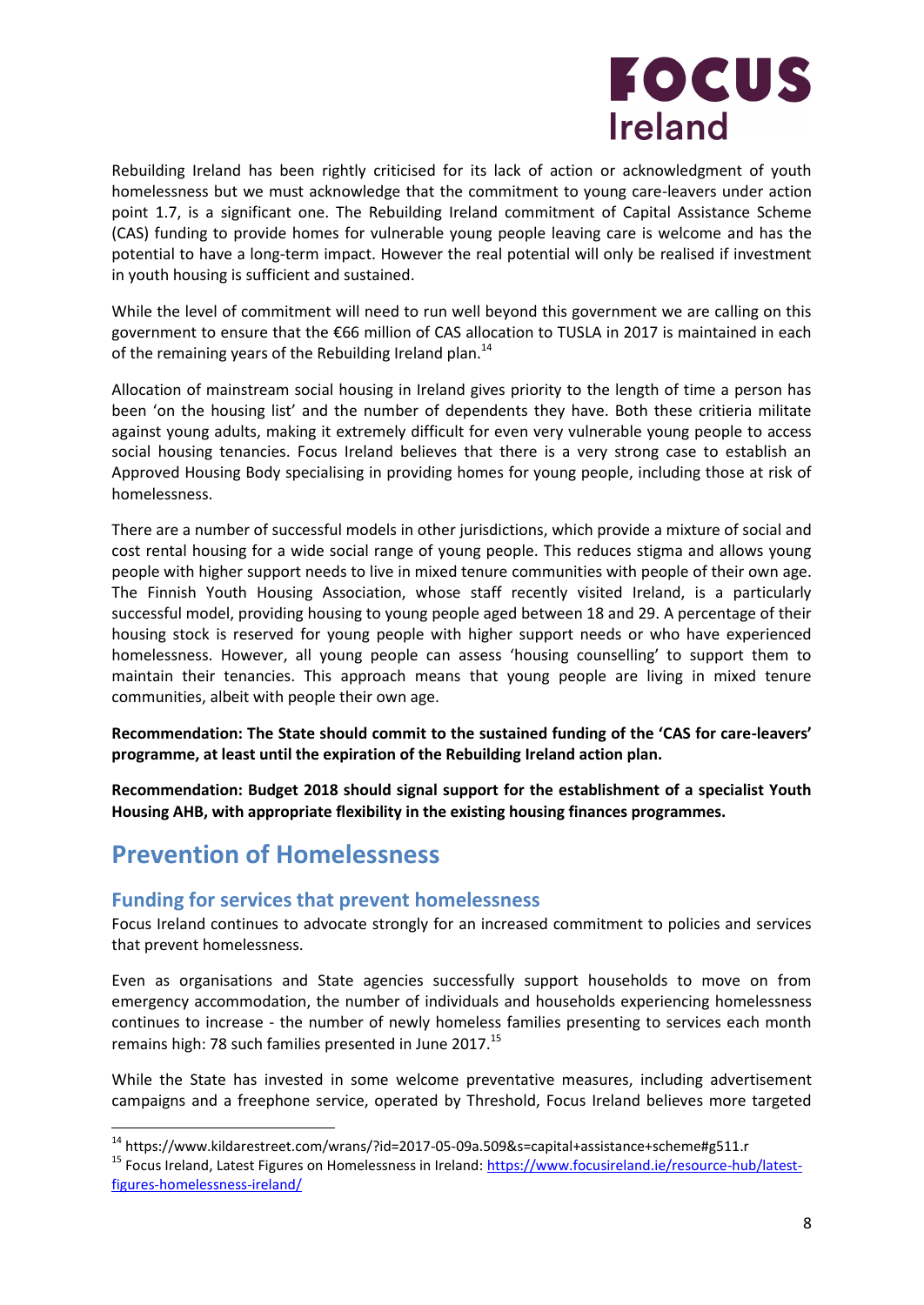

prevention measures would enhance effectiveness. Our organisation recently piloted a prevention programme in Dublin 15<sup>16</sup>.

In this programme, Focus Ireland worked with the local Department of Social Protection to write to families in receipt of rent supplement who were potentially at risk of homelessness. Over 165 families at risk of homelessness contacted us, 75% of whom had never contacted State prevention services before. Households were referred to clinics run by trained prevention workers. The pilot successfully supported 90% of at-risk families that contacted us to maintain their tenancies or find alternative accommodation. The pilot was fully funded by corporate partners.

This report highlighted the benefits of:

- Better access to Housing Advice and Information services
- More effectively targeted campaigns which utilise our collective knowledge and contact information about households that might be at risk of homelessness

Government funding for homeless services has increased substantially over the last number of years. However, a very large proportion of this money goes to pay for emergency responses, increasingly in the private, for-profit sector. €39 million was spent by the State on emergency accommodation alone in 2016.<sup>17</sup> Organisations struggle to provide accessible, quality prevention services with the trained staff necessary to actually make a difference.

**Recommendation: The Department of Housing should ring-fence a proportion of Section 10 funding for prevention services, in particular advice and information services, targeted prevention campaigns and staff training.** 

#### <span id="page-9-0"></span>**Monitoring Rent Pressure Zones and Equality Legislation**

There have been a number of recent legislative changes designed to protect tenants in the private rented sector. In particular, these include Rent Pressure Zones, changes to the Residential Tenancies Act 2004 and the Equal Status Acts 2000 to 2015. However, there is no policing of these new measures, and there are fears that many landlords will ignore their requirements under the law.

Rent pressure zones were introduced in December 2016 with Dublin and Cork city immediately designated as such. A number of additional zones were designated in January and March 2017, as they met the criteria laid out in the Planning and Development (Housing) and Residential Tenancies Act 2016.

The Residential Tenancy Board recently released their Q1 2017 Rent Index.<sup>18</sup> This analysis involves the rent which new tenants pay for their property, rather than the asking price and is therefore a more reliable figure that Daft reports. The results from the Q1 rent index indicate that rents continue to trend upwards. Nationally, rents increased at a rate of 7.37% annually. However, rents in Dublin declined by 1.5% this quarter. This was the result of a fall in rents for Dublin apartments. Private rents for houses continue to rise but at a rate of 0.1%.

l

<sup>&</sup>lt;sup>16</sup> [www.bit.ly/D15report](http://www.bit.ly/D15report)

<sup>17</sup> Source: Dublin Region Homeless Executive

<sup>18</sup> Available at: [http://www.rtb.ie/docs/default-source/default-document-library/rtb-rent-index-2017-q1-](http://www.rtb.ie/docs/default-source/default-document-library/rtb-rent-index-2017-q1-%283%29.pdf?sfvrsn=2) [%283%29.pdf?sfvrsn=2](http://www.rtb.ie/docs/default-source/default-document-library/rtb-rent-index-2017-q1-%283%29.pdf?sfvrsn=2)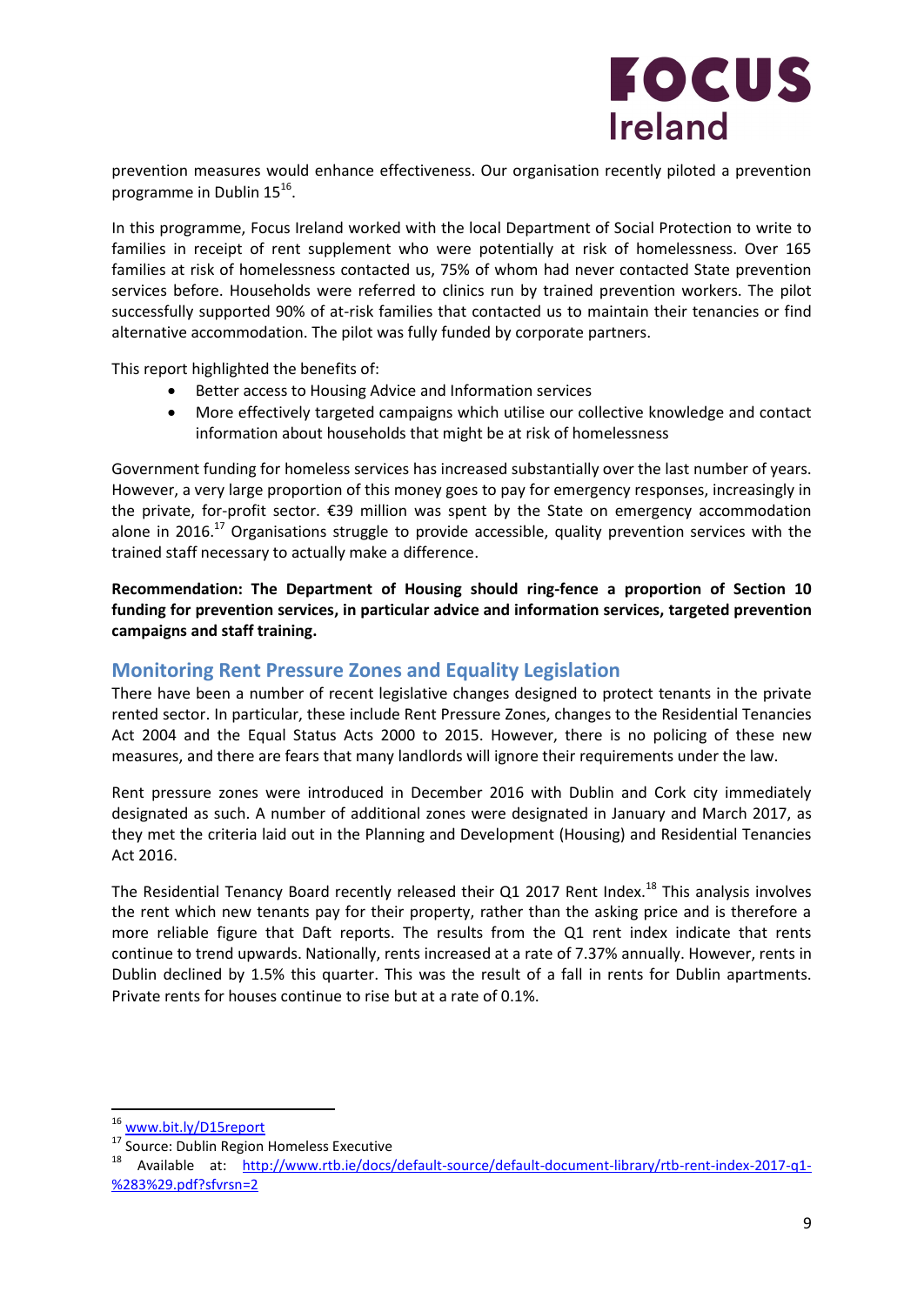

The Director of the RTB has stated that the findings from Q1 suggest that the rate of increase in private rents is moderating, though she also confirms that the market is still unstable and that it is too early to accurately determine if the moderation is a trend.<sup>19</sup>

In the Q1 2017 Daft report, which is based on asking prices, the organisation undertook a survey of some 4,000 renters. The report highlights important differences in rent paid by those in a tenancy and rent paid in order to secure a new tenancy. The report also highlights that tenancies in the private rental market are now held for a period of 3 years or more.

This combination of factors would suggest that if these properties are the mainstay of the properties that come onto the market in the coming months asking rents could fall as the 4% rule applicable to RPZ's will link asking rent to a rent lower than the previous quarter.

There are concerns that the moderation intended by RPZ designation will not occur due to the total lack of investment in the monitoring and policing of the rent predictability measures. At present there does not seem to be any likely consequence for any landlord who ignores that RPZ regulations at the time of a re-let. No explanation has been offered for the failure to put in place any form of enforcement system for these important measures, so it is assumed that the reasons related to cost. Given the cost to the state of homelessness arising from rising rents, the failure to invest in an enforcement system for RPZs is a false economy.

The Equal Status Act was amended by the Equality (Miscellaneous Provisions) Act 2015. It is now an offence to discriminate against someone on the basis that they are in receipt of rent supplement, HAP, or any other social welfare payment. While there have been a few successful cases brought to the Workplace Relations Commission on this provision, these entirely depend upon the actions of individual citizens and, according to the reports of Focus Ireland customers, have had no impact on the attitudes of many landlords.

Similarly, while new measures were introduced to increase the protection of tenants when their landlord issues a Notice of Termination because of sale of the property or future use of the property by family, no system has been put in place to enforce these. Even where households present to Local Authorities as homeless, giving the landlords decision to sell as the reason for their homelessness, there is no system in place to check that due process has been followed.

**Recommendation: The Residential Tenancies Board should be adequately funded to establish a system to support the detection and enforcement of Rent Pressure Zones and new legislative measures.** 

#### <span id="page-10-0"></span>**End the practice of self-accommodation for homeless families**

Where a family presents to the Dublin local authorities and is assessed as homeless under the legislation, it has become the practice in many cases for the family to be asked to find their own emergency accommodation, which will then be paid for by the local authority. This practice is known as 'self-accommodation'.

We estimate that around 250 families are currently made responsible for finding their own emergency accommodation each night in Dublin. While most of these families a capable of doing so, many families are under so much stress that they are unable to do so.

<sup>19</sup> Latest data from RTB quarterly rent index, available at: [https://www.rtb.ie/media-research/news](https://www.rtb.ie/media-research/news-centre/latest-news/2017/06/15/latest-data-from-rtb-quarterly-rent-index)[centre/latest-news/2017/06/15/latest-data-from-rtb-quarterly-rent-index](https://www.rtb.ie/media-research/news-centre/latest-news/2017/06/15/latest-data-from-rtb-quarterly-rent-index)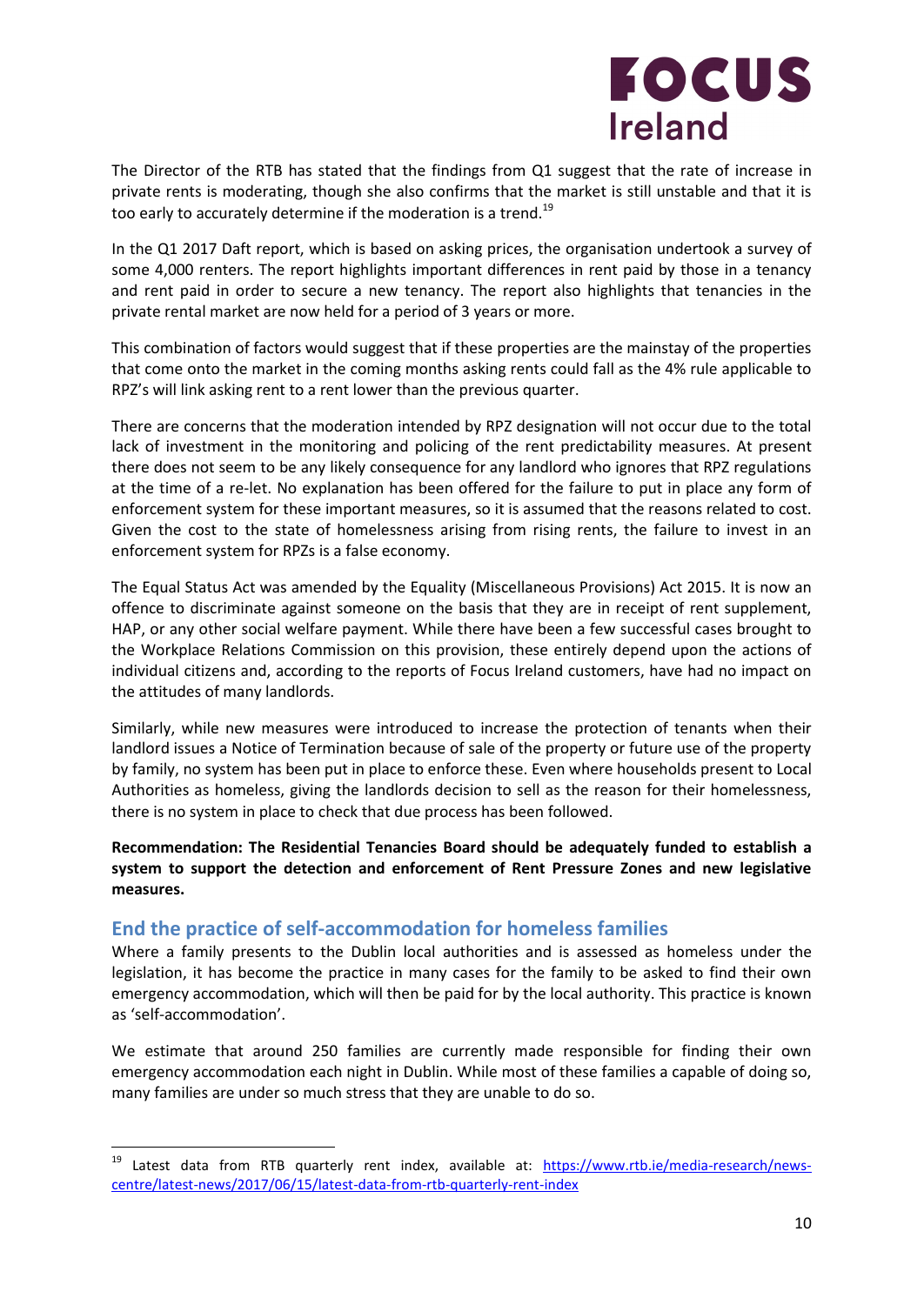

Given the scarcity of such accommodation, it is not unusual for families to be unable to source accommodation themselves. Families and Focus Ireland staff spend an enormous amount of time each day contacting commercial hotels in an attempt to source accommodation. Even after a hotel is sourced, the process for securing the LA funding is complex.

This practice represents an attempt to transfer the responsibility for securing accommodation from the statutory authorities to the family in crisis. It is justified as a cost containing measure by the local authorities, but in fact involves a transfer of the cost to other statutory and voluntary organisations and to vulnerable citizens at their most vulnerable moments.

Due to the scarcity of hotel accommodation during busy times, this practice results, from time to time, in some families which have been assessed as homeless under the legislation not being provided with any emergency accommodation for the night, and having to sleep rough or make other potentially risky arrangements.

The Government's existing commitment to end the use of commercial hotels except in exceptional circumstances should be linked to a new commitment to end the practice of 'self accommodation' in all circumstances.

**Recommendation: The Department of Housing should issue a Circular instructing local authorities that, where they assess a family as being homeless under the legislation, they have an obligation to secure emergency accommodation for them. Funding to provide this support should be ringfenced in the Section 10 funding provided.**

#### <span id="page-11-0"></span>**Housing First**

Housing First is recognised as the most effective approach to ending chronic homelessness and rough-sleeping, and Ireland has established itself as one of the European leaders in delivering this programme at a substantial scale. The partnership of Focus Ireland and Peter McVerry Trust has completed the target set under its contract of delivering 100 Housing First tenancies in Dublin by October 2017, and is now working to deliver the new Rebuilding Ireland target of 300 tenancies. The primary challenge to delivering this the availability of housing units, but continued and reliable funding from both the DoH and the HSE is essential to ensure the success of this programme

**Recommendation: Funding for the continued delivery of the Dublin Housing First 300 programme should be provided in the 2018 budget, and provision should be made for other Housing First programmes in other cities where appropriate.**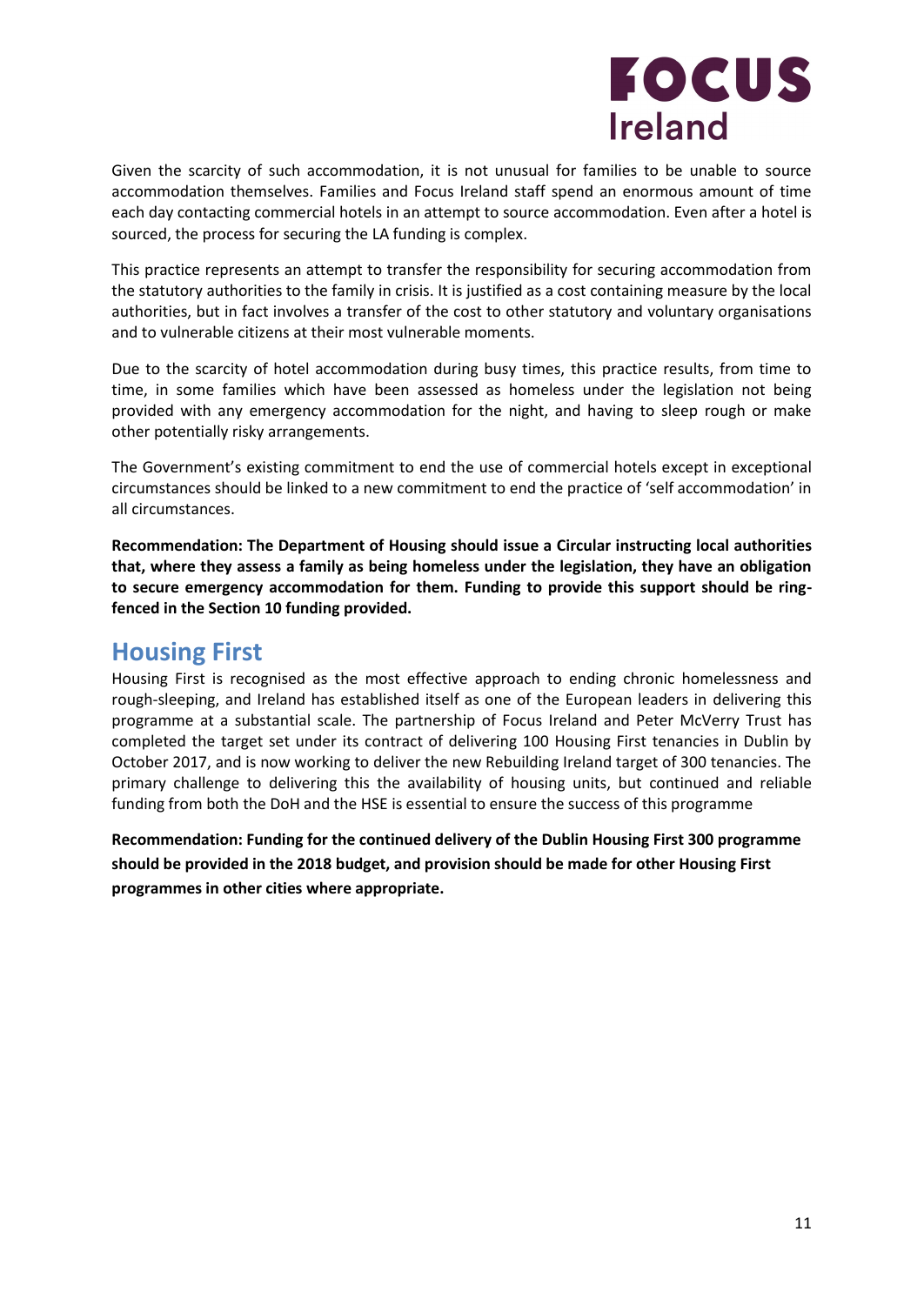

## <span id="page-12-0"></span>Department of Children and Youth Affairs

The Department of Children and Youth Affairs has a number of specific but crucial engagements with the problem of homelessness: in relation to the support needs of children in families that are experiencing homelessness, minors who are 'out of home' and young care leavers who are at risk of homelessness. Many of the services related to these issues are delivered by Tusla. As homelessness is not seen as a core responsibility for either the Department or Tusla, and there are very many compelling demands upon resources, it is important to ring-fence and sustain the resources needed for the crucial contribution made to tackling homelessness.

## <span id="page-12-1"></span>**Supports for care-leavers at risk of homelessness**

#### <span id="page-12-2"></span>**Ensure that Aftercare support is effective**

Over the course of the last number of years there has been steady legislative progress on the issue of aftercare and the provision of supports to prevent young people leaving the care system from experiencing homelessness. However, there remain certain groups of vulnerable care leavers who continue to face a very high risk of experiencing homelessness.

While there has been welcome, albeit slow, progress in the commencement of the Child Care amendment act 2015, there still remains major problems in availability of resources to meet the aftercare support needs of young people. One of the ways Tusla has sought to square the circle of working to meet the legislative commitment while living within budgetary constraints is to increase the number of young people which an aftercare worker is expected to support as part of their allocated caseload. Historically Focus Ireland aftercare services operate at a caseload of 15-20 but have recently been required to increase this to 22-25. In some aftercare services caseloads of over 30 are not uncommon. At this level of caseload the needs of a young person with complex needs cannot meaningfully be met, rendering the goal of 'allocating an aftercare worker to every careleaver who needs one' to little more than a tick-box exercise.

Focus Ireland's experience, backed by internationally recognised good-practice, indicates that the optimum caseload in respect of young people with support needs is between 15-20. Young people should be able to expect consistency of support regardless of the aftercare provider.

**Recommendation: Budget 2018 should provide sufficient funding to Tusla to provide an aftercare worker for all care leavers who need one at a caseload of 1:20 in 2018, working progressively towards a reduction to 1:18 by 2020.** 

#### <span id="page-12-3"></span>**Employment supports for care-leavers**

While there have been significant improvements in the level and consistency of financial support to young care-leavers continuing in education, there is no evidence of any consideration of the supports needed by young people seeking to enter the labour market. In effect the provision of support to this cohort of young people is passed on to INTREO/Department of Social Protection who have no specialised skills or programmes to meet the needs of care leavers. Youth unemployment was 12.9% in April 2017 and competition for employment remains high meaning that many care leavers who do not continue with education remain unemployed at a crucial and formative point in their lives.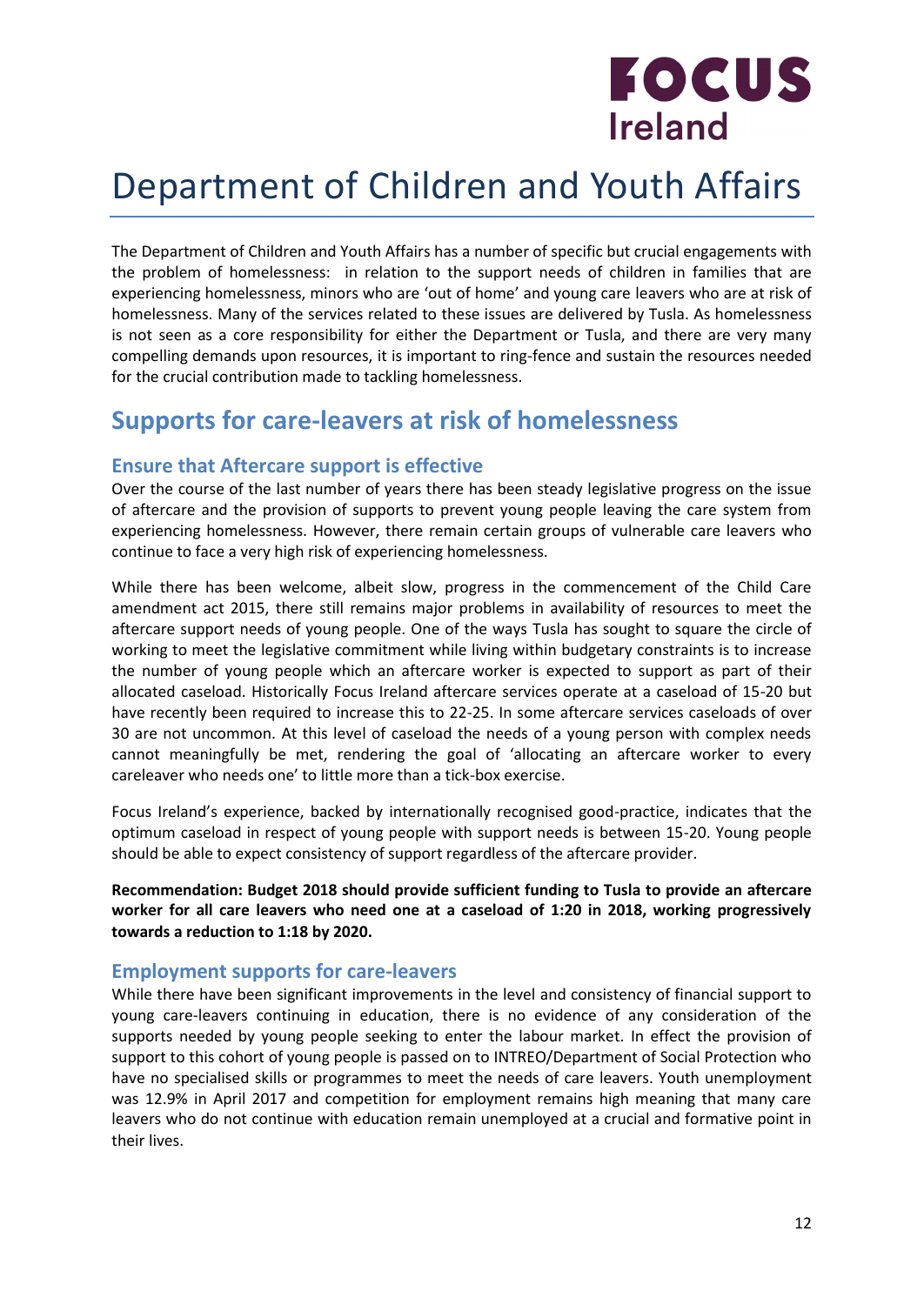

Focus Ireland believes that additional supports are required for many of those young people who are leaving care and for whom entering the labour market is the best available option at that time. Focus Ireland operates Employment Focus for Youth, a recruitment agency which supports young people leaving care who are experiencing or at risk of homelessness. Experienced recruitment staff support young people with every aspect of the job search process, and maintain relationships with employers who provide then provide employment opportunities.

Young people leaving care who are seeking to enter the labour market should be supported to develop an 'Employment Plan' with their aftercare worker. This plan should outline any costs which might arise in the pursuit of employment (e.g. Travel to interview, suitable dress, and training). Tusla should then provide additional funding to cover these costs, as is the case for care leavers in education.

**Recommendation: As part of the support provided to young people leaving care, financial support should be made available to support a job finding strategy for those seeking employment.**

## <span id="page-13-0"></span>**Supports for children at risk of homelessness**

#### <span id="page-13-1"></span>**Child support worker allocation**

Family homelessness reaches a new peak each month, and the number of children residing in emergency accommodation continues to climb – now 2,894 $^{20}$ . The main response of the government for the moment is to provide 'hub' emergency accommodation. Rebuilding Ireland includes a number of provisions to ensure appropriate support for the children of families that remain homeless.

Since the beginning of the crisis, the HSE has funded three specialist child support workers to provide support for children in homeless families that are assessed as needing that support, and Tusla gave welcome support for two additional workers in 2016. However, the number of families that are homeless and the length of time during which they remain homeless continues to grow. Focus Ireland estimates that the current level of children homeless with their families would require approximately 14 caseworkers to assist children that need support.

Focus Ireland funded research into the impact of family homelessness has indicated both the benefits of the child support for homeless families, and that children who need such support are being denied it. $^{21}$ 

**Recommendation: The Department of Children and Youth should allocate €540,000 (in a full year) to TUSLA to ensure that sufficient child support workers are available early in 2018**.

#### <span id="page-13-2"></span>**Investment in domestic violence services**

There is considerable evidence that domestic violence continues to be the cause of family homelessness in a significant number of cases. Domestic violence was cited as a contributory or causal factor in each of the regular surveys that Focus Ireland has carried out into the causes of homelessness, though its extent has varied considerably.<sup>22</sup>

<sup>&</sup>lt;sup>20</sup> <https://www.focusireland.ie/resource-hub/latest-figures-homelessness-ireland/>

 $21$  Harvey, B and Walshe, K (2017 forthcoming)

<sup>&</sup>lt;sup>22</sup> Available at:<https://www.focusireland.ie/research/>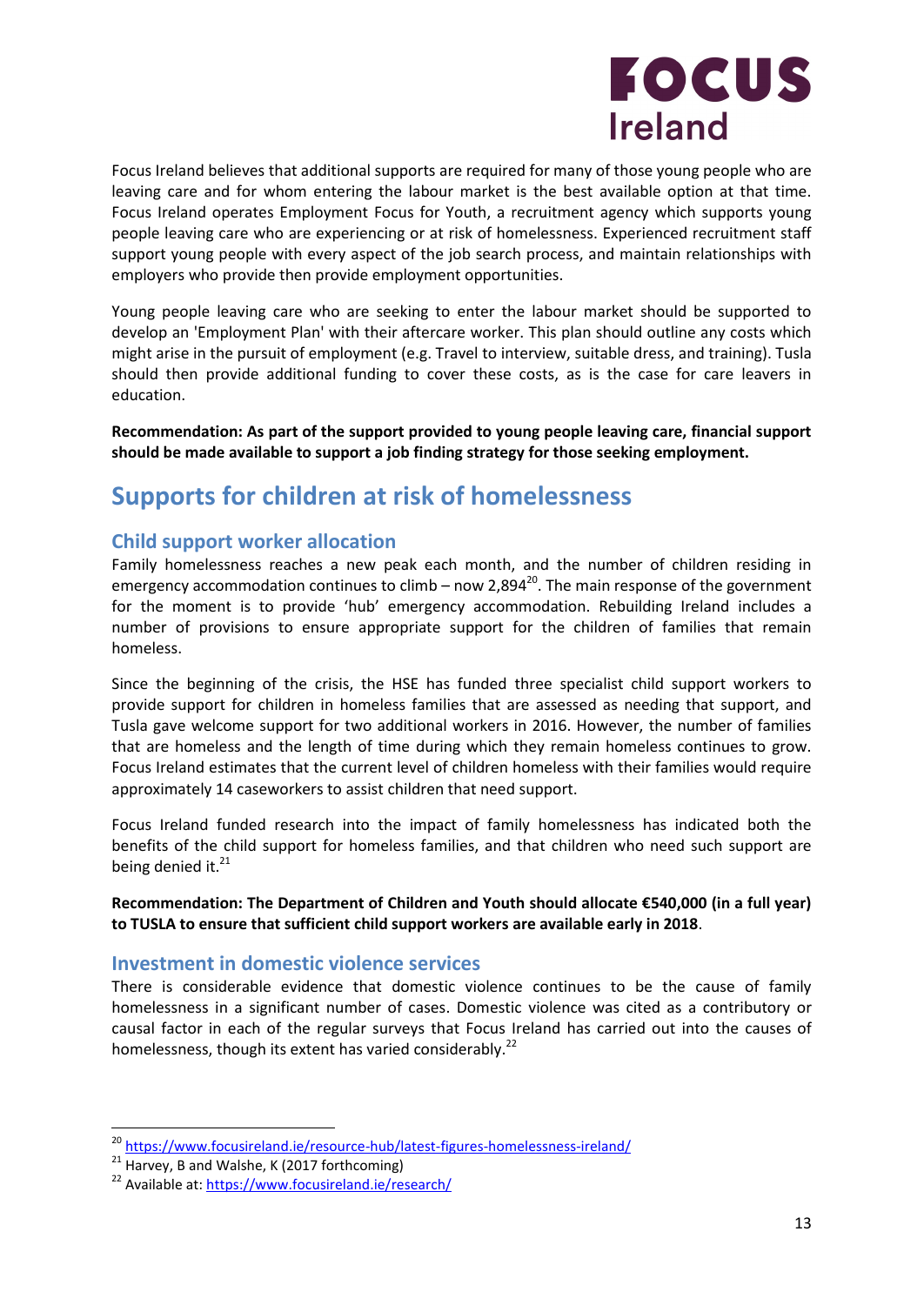

Given the current housing crisis and the lack of affordable housing for individuals fleeing violence, reports that domestic violence refuges are being forced to turn away hundreds of women and children are highly worrying. Rebuilding Ireland commits to providing additional emergency refuge spaces to protect those forced to leave their homes because of the threat of domestic violence. This commitment was due to be delivered in "2016/2017"<sup>23</sup>. However, Minister Zappone recently confirmed that five additional family accommodation units will be available in the Dublin area in "early 2018"<sup>24</sup>. It is unclear how many families will be accommodation in these five units.

Existing domestic violence services, which are now within the remit of TUSLA, have seen a 17% cut in funding since 2012. These vital services must be fully funded in order to protect those experiencing domestic violence, particularly those who lack safe accommodation as a result.

**Recommendation: Progress on the commitment in relation to homelessness arising from Domestic Violence in Rebuilding Ireland must be funded and expedited. In addition, statutory funding for domestic violence services should be returned to pre-2012 levels.** 

**Recommendation: Tusla should be required to provide a timely monthly report of the number of adults and children provided with emergency accommodation in Domestic Violence services, in a format compatible to the figures provided by the Department of Housing.**

#### <span id="page-14-0"></span>**Family mediation to prevent homelessness**

The major study into youth homelessness in Ireland, 'Young People, Homelessness and Housing Exclusion<sup>'25</sup>, found that family conflict or arguments with carers were key factors in young people leaving home and becoming homeless. Where family breakdown is not the result of abuse or neglect, it is can be possible to resolve underlying issues and so support reconciliation. The research recommended that a family mediation service should be established to help prevent homelessness in such cases.

Focus Ireland launched its pilot Family Mediation service in June 2016, fully funding by private donations but with Tusla support in governance and referrals. The service has successfully supported young people to return to the family home and to improve their relationships with family and carers. The service receives referrals from the TUSLA Crisis Intervention Service and works with young people who are in emergency accommodation or who are at serious risk of homelessness. The service is currently staffed by a single mediator. This necessarily limits the number of young people that the service can work with, and the complexity of cases which the service can accept. A waiting list of referrals has already built up.

The value and effectiveness of this intervention is already evident and Focus Ireland is seeking for Department of Children and Youth Affairs to provide funding for a second mediator to work alongside the exiting privately funded mediator, to increase the number of families/children that can be supported, and so stem the flow of young people into homelessness.

**Recommendation: The Department of Children and Youth Affairs should provide €63,000 to fund a second family mediator and consider further investment in the development of this service intervention.** 

<sup>&</sup>lt;sup>23</sup> Rebuilding Ireland, page 88

<sup>&</sup>lt;sup>24</sup> <https://www.kildarestreet.com/debates/?id=2017-07-04a.367&s=refuge+rebuilding+ireland#g370.r>

<sup>&</sup>lt;sup>25</sup> Mayock, Parker, Murphy 'Young People, Homelessness and Housing Exclusion' (2014)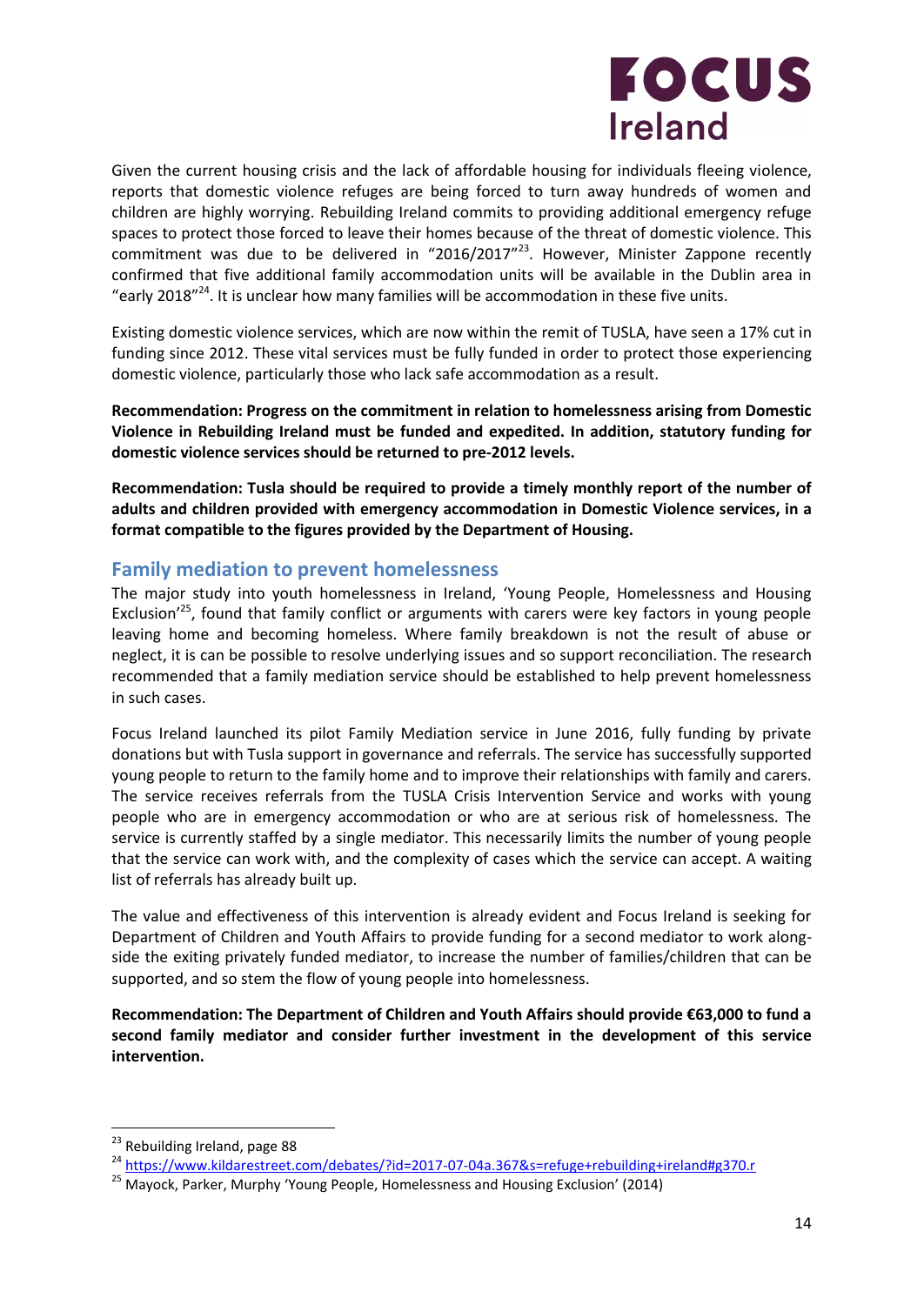

## <span id="page-15-0"></span>Department of Education and Skills

## <span id="page-15-1"></span>**Educational supports for children in families that are homeless**

A period of family homelessness is profoundly disruptive to the education of children in the family. Problems range from practical issues such as the distance of travel and lack of space to do homework to psychological impacts such as stigma and depression. International evidence suggests that homelessness can significantly increase the risk of poor educational outcomes. Family homelessness is an extreme form of deprivation which creates a grave risk of translating into educational disadvantage.

The primary policy instrument used by the Department of Education and Skills to tackle educational disadvantage is the DEIS system. However, it is estimated that 45% of children in emergency accommodation are attending non-DEIS-designated schools.<sup>26</sup> Levels of housing instability and homelessness are not used to assess whether a school should be designated as in need of additional support. The DEIS scheme was reviewed in early 2017 and again, despite the massive growth of family homelessness, it received no substantive mention. As a result, half of the children who are homeless are excluded from accessing DEIS supports like breakfast and after-school clubs and free school meals. They do not benefit from the help of HSCL or school completion officers.

It is essential that the Department of Education recognise that the family homelessness crisis is an educational crisis too, and responding to it cannot be left to other Departments.

The Department of Education must urgently develop a range of policies, training programmes and other supports for schools and teachers struggling with the challenge of a large number of children in families that are homeless.

**Recommendation: The 2018 budgetary allocation to the Department of Education should include funding to provide educational supports, separate to DEIS, to schools with a high-level of pupils who are homeless. The Department should also be resourced to ensure teachers are trained to understand the difficulties faced by families and children experiencing homelessness.** 

<sup>&</sup>lt;sup>26</sup> See Focus Ireland Insights into Family Homelessness: [https://www.focusireland.ie/wp](https://www.focusireland.ie/wp-content/uploads/2016/04/Insights-into-Family-Homelessness-No-3-2016-Children-experiencing-Homelessness-and-DEIS-Schools.pdf)[content/uploads/2016/04/Insights-into-Family-Homelessness-No-3-2016-Children-experiencing-](https://www.focusireland.ie/wp-content/uploads/2016/04/Insights-into-Family-Homelessness-No-3-2016-Children-experiencing-Homelessness-and-DEIS-Schools.pdf)[Homelessness-and-DEIS-Schools.pdf](https://www.focusireland.ie/wp-content/uploads/2016/04/Insights-into-Family-Homelessness-No-3-2016-Children-experiencing-Homelessness-and-DEIS-Schools.pdf)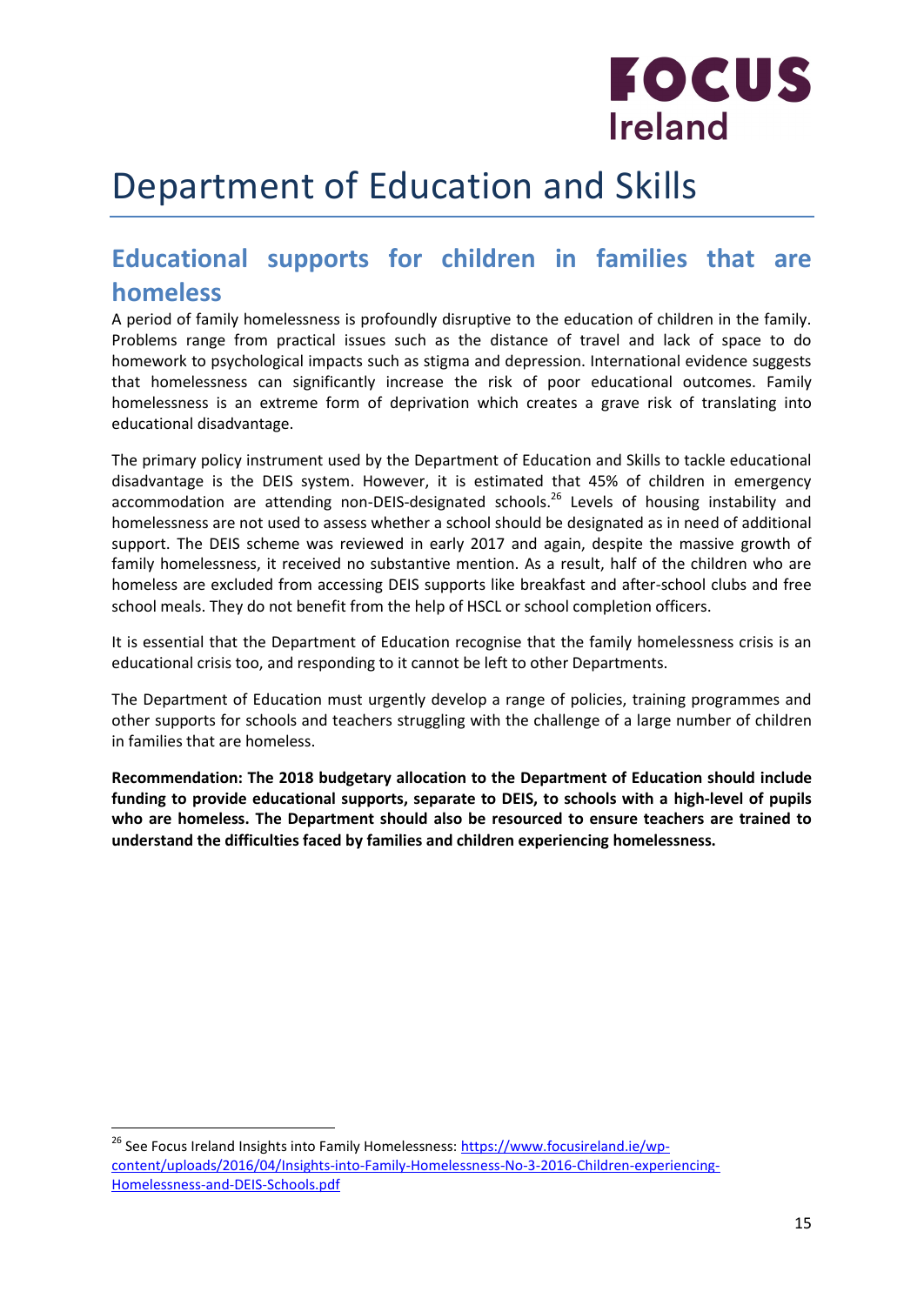

## <span id="page-16-0"></span>Department of Social Protection

## Income supports to people in private rented housing

#### <span id="page-16-1"></span>**Rent Supplement rates**

As shown above (Table 2) ensuring that rent subsidies are available and reflect real market conditions is essential in addressing homelessness. The increase in Rent Supplement in July 2016 followed a long period during which Rent Supplement levels were held at levels well below real market rents. This policy was part of the austerity programme and informed by an ideological view of the private rented market. The inadequate level of rent supplement combined with the uncertainty created played a significant part in creating the high level of family homelessness we face today.

We need to learn from the positive impact of the July 2016 increase, and ensure that Rent Supplement levels are revised in a regular, predictable and transparent manner.

The Rent Pressure Zones cover most areas where rent inflation is leading to increased homelessness. In these areas, maximum rent increases were set at 4%, although, as discussed above, real rents are likely to rise faster than this

**Recommendation: Rent supplement should be reviewed annually and benchmarked against market rent. Rent Supplement levels should be increased by at least 4% in Rent Pressure Zones areas.** 

#### <span id="page-16-2"></span>**Income disregards for rent supplement and transfer to Housing Assistance Payment (HAP)**

When a household is in receipt of rent supplement there is a disregard for the first €75 of earned incomes. In circumstances where a household transfers to the HAP all earned income is taken account of when calculating the differential rent. This can mean a loss of income for some households transferring from rent supplement to HAP of up to €11.25.

In some instances the extra flexibility that the HAP payment offers may outweigh the additional cost but some Department of Social Protection Rent Supplement offices are insisting that recipients transfer to HAP despite this loss of income.

However given the focus on activation that the Department of Social Protection is pursuing these disincentive to move to a housing supplement that provide greater flexibility to increase working hours without putting accommodation at risk it seem counterproductive not to bridge this income loss.

**Recommendation: The Department of Social Protection should work with the Department of Housing Community Planning and Local Government to ensure that all households that transfer from rent supplement to HAP are able to recoup any lost income.**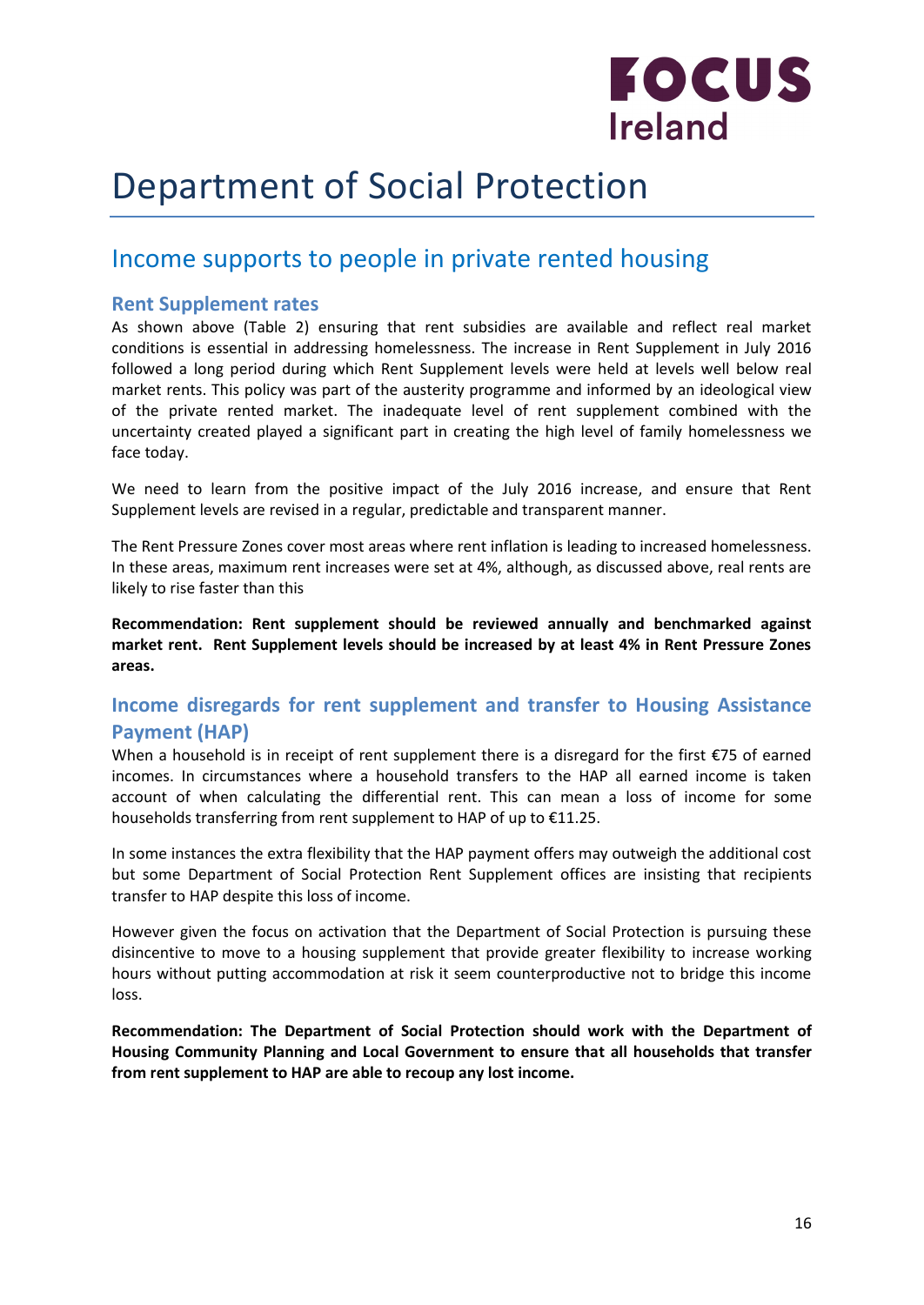# **HOCUS Ireland**

#### <span id="page-17-0"></span>**Review policy impact of reduced rate for young jobseekers**

The series of reductions in social welfare payments for young people introduced since 2009, result in a saving of more than  $£150$  million a year for the Department of Social Protection<sup>27</sup>. Despite the scale of this policy change, the Department of Social Protection has carried out no research into whether it achieves is intended policy goal (increasing labour market participation among young people) or has any unintended negative consequences.

Since 2009, Focus Ireland has been drawing the attention of the Department and Ministers for Social Protection to the experience of homeless organisations that this policy is resulting in a number of young people becoming trapped in homelessness. We have regularly received assurances that this issue would be addressed, yet no action whatsoever has been taken<sup>28</sup>. It is certain that this policy has had catastrophic and totally avoidable impacts on the lives of many young people.

It is now time for the government to address this unnecessary, unacceptable and damaging gap in our social protection system by ensuring that where a young person on a reduced rate is homeless they can access full rate social protection to support their exit from homelessness (and progression into training or employment).

Focus Ireland advocates strongly for evidence-based policy decisions. Given the above increase in youth homelessness, we also believe it is timely to review the impact that a significantly reduced rate of social welfare has on young people more generally. Research conducted on similar welfare policies in Germany and Denmark notes that "from a preventative perspective, the harsher policies aimed at the young equate to a high-risk strategy, which for the most marginal groups may actually increase the risk of social exclusion"<sup>29</sup>. As noted above, State policies must now turn to prevention as the only meaningful way to end the crisis of homelessness. Considering the impact of our current policies is an important aspect of this.

**Recommendation: Focus Ireland calls for an exemption from the reduced rate of social protection for young people leaving homelessness.** 

**Recommendation: The Department of Social Protection should commission an independent review of the impact of reduced rate social protection on young people.** 

#### <span id="page-17-1"></span>**Review situation of lone parents experiencing homelessness**

One parent families have been disproportionally impacted by the homelessness crisis. Some 65% of the families that are experiencing homelessness are one parent families, while they make up only 25% of families with children<sup>30</sup> in Ireland. The vast majority of these lone parent families are headed by women.

This disproportionate impact has been largely ignored in policy responses to family homelessness. It is time for the State to comprehensively review the situation of lone parents experiencing homelessness, to understand the factors contributing to their prevalence in homeless services and to develop policies to mitigate against this. Consideration should be given as to whether additional supports are needed to alleviate risk.

 $\overline{a}$ 

<sup>&</sup>lt;sup>27</sup> Dail Eireann, Debates, 25th November 2015, 200-201.

<sup>&</sup>lt;sup>28</sup> <https://www.kildarestreet.com/wrans/?id=2013-04-24a.112&s=focus+Ireland#g114.r>

<sup>&</sup>lt;sup>29</sup> Benjaminsen & Busch-Geertsema, "Labour Market Reforms and Homelessness in Denmark and Germany: Dilemmas and Consequences" (2009) European Journal of Homelessness p144

<sup>&</sup>lt;sup>30</sup>[http://www.cso.ie/en/media/csoie/releasespublications/documents/population/2017/Chapter\\_4\\_Househol](http://www.cso.ie/en/media/csoie/releasespublications/documents/population/2017/Chapter_4_Households_and_families.pdf) [ds\\_and\\_families.pdf](http://www.cso.ie/en/media/csoie/releasespublications/documents/population/2017/Chapter_4_Households_and_families.pdf)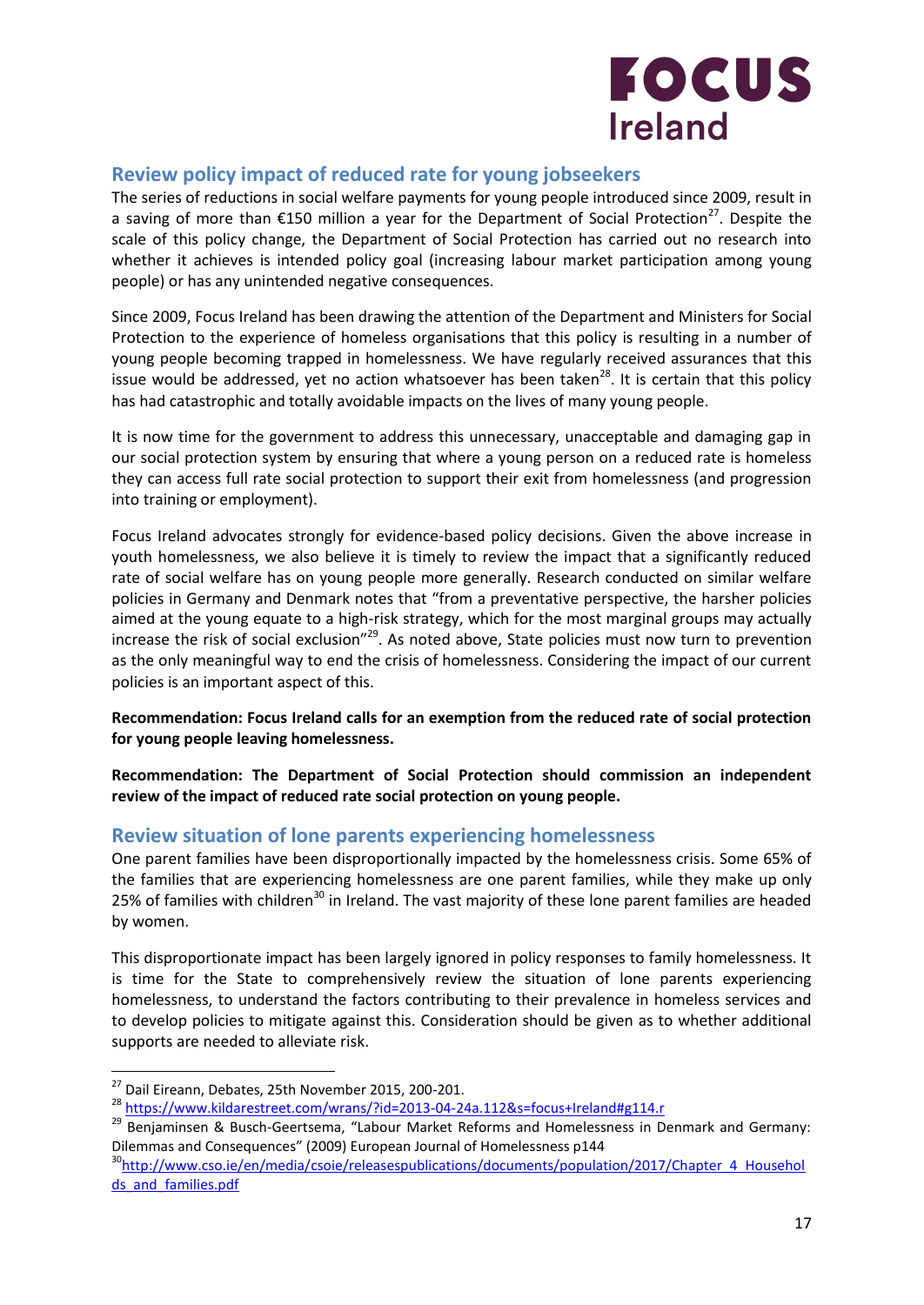

**Recommendation: The Department of Social Protection should comprehensively investigate the prevalence of lone parents in homeless figures.** 

#### <span id="page-18-0"></span>**Basic Rate of Social Protection**

Poverty is one of the key contributing causes to homelessness. Through the services we provide, Focus Ireland sees the reality of households trying to make ends meet on a basic social welfare payment. We have welcomed this Government's 2017 increases in the basic rate of social protection but this work must continue to see social protection payment levels returned to pre-crisis level, for all groups.

**Recommendation: Focus Ireland call for a schedule of increase to be put in place to increase basic social protection rates to the pre-crisis level of €204.30.** 

#### <span id="page-18-1"></span>**Voluntary Sector Pensions**

Charitable and voluntary sector organisations make an enormous contribution to the well-being of citizens by providing services on behalf of the state and innovating new services for people who have fallen through the state safety net. In many cases, voluntary sector organisations are funded to deliver front-line services which would otherwise be the responsibility of State departments. However, Government departments and agencies operate very different policies in relation to providing funding for staff salaries in the organisations that they enter in contracts with. In some cases, the full cost of salaries and pensions is provided, while other departments and agencies explicitly exclude the funding of employer pension contributions from their contracts. As it is very difficult for charities to fundraise to cover the cost of pension schemes, the under-provision of pensions for thousands of voluntary sector workers appears to be a direct consequence of Government policy.

**Recommendation: As part of ongoing reviews into the pensions system, the Department should instigate a review of the policies of Departments and Agencies in funding non-government organisations providing services on behalf of the State, with a view to a cross-Government policy on making an appropriate contributing towards the pensions of State-funded voluntary sector employees.**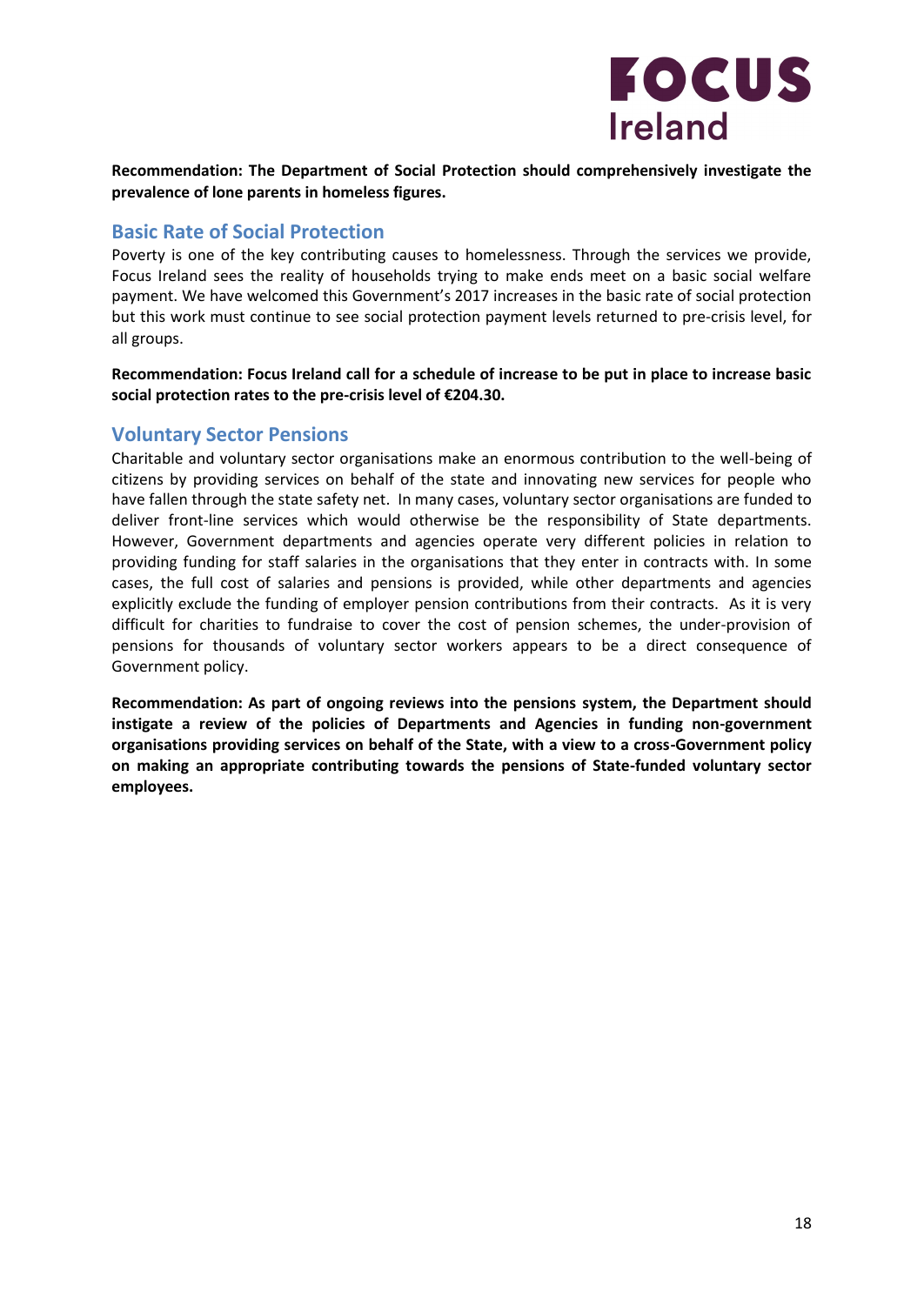

## <span id="page-19-0"></span>Department of Health

#### <span id="page-19-1"></span>**Budget for Homeless Services**

While funding of homeless service through Department of Housing Section 10 funding was largely frozen during the period of austerity budgets, funding from the Department of Health/HSE experienced massive cuts, in some cases of over 40%.

This reduction in HSE funding placed a significant strain on the range of social care, mental health and physical health services which are essential in supporting people who are experiencing homelessness and supporting them to make and exit. These cuts happened in parallel with a massive increase in the numbers of people who were homeless and an increase in the support needs of many groups.

In recent years, the HSE homeless budget has been increased marginally. This is very much welcomed, resulting in increases in dedicated mental health services in some areas. However, the scale of the funding gap is still enormous.

**Recommendation: The HSE funding line for homeless related services, within HSE Social Inclusion, should be increased by 5% in 2018 as a further step in redressing the cutback in services experienced during the austerity period.**

#### <span id="page-19-2"></span>**Investment in mental health services recruitment**

The underfunding of general mental health services has been widely documented. Focus Ireland is particularly concerned about the lack of access to mental health supports for those experiencing and at risk of homelessness. The HSE have repeatedly noted difficulties in the recruitment of qualified staff. Significant numbers of beds have had to be closed in recent weeks because of nursing shortages.<sup>31</sup> At the end of 2016, there were a total of 1,483 vacant posts across the mental health services.<sup>32</sup> Significant staffing requirements are needed to deliver on the commitments in *A Vision for Change*.

The recent report released by the Committee on the Future of Healthcare recommended significant increases to the mental health budget in order to ensure adequate staffing is achieved across the sector.

#### **Recommendation: The Department of Finance should provide budgetary allocations sufficient to meet the recommendations outlined in Sláintecare<sup>33</sup>.This includes an additional €45.7m for child and adolescent mental health teams and €44.5m for adult community mental health teams.**

Young people experiencing homelessness face particular challenges in accessing mental health services. The impact of this on young people was re-emphasised in the independent evaluation of

 $31$ [http://www.irishtimes.com/news/health/half-beds-at-children-s-mental-health-unit-to-close-due-to-nurse](http://www.irishtimes.com/news/health/half-beds-at-children-s-mental-health-unit-to-close-due-to-nurse-shortage-1.3092525)[shortage-1.3092525](http://www.irishtimes.com/news/health/half-beds-at-children-s-mental-health-unit-to-close-due-to-nurse-shortage-1.3092525)

<sup>&</sup>lt;sup>32</sup> From Mental Health Reform, available at: [https://www.mentalhealthreform.ie/uncategorised/recruitment](https://www.mentalhealthreform.ie/uncategorised/recruitment-crisis-mental-health-services-demands-action/)[crisis-mental-health-services-demands-action/](https://www.mentalhealthreform.ie/uncategorised/recruitment-crisis-mental-health-services-demands-action/)

[http://www.oireachtas.ie/parliament/media/committees/futureofhealthcare/Oireachtas-Committee-on](http://www.oireachtas.ie/parliament/media/committees/futureofhealthcare/Oireachtas-Committee-on-the-Future-of-Healthcare-Slaintecare-Report-300517.pdf)[the-Future-of-Healthcare-Slaintecare-Report-300517.pdf](http://www.oireachtas.ie/parliament/media/committees/futureofhealthcare/Oireachtas-Committee-on-the-Future-of-Healthcare-Slaintecare-Report-300517.pdf)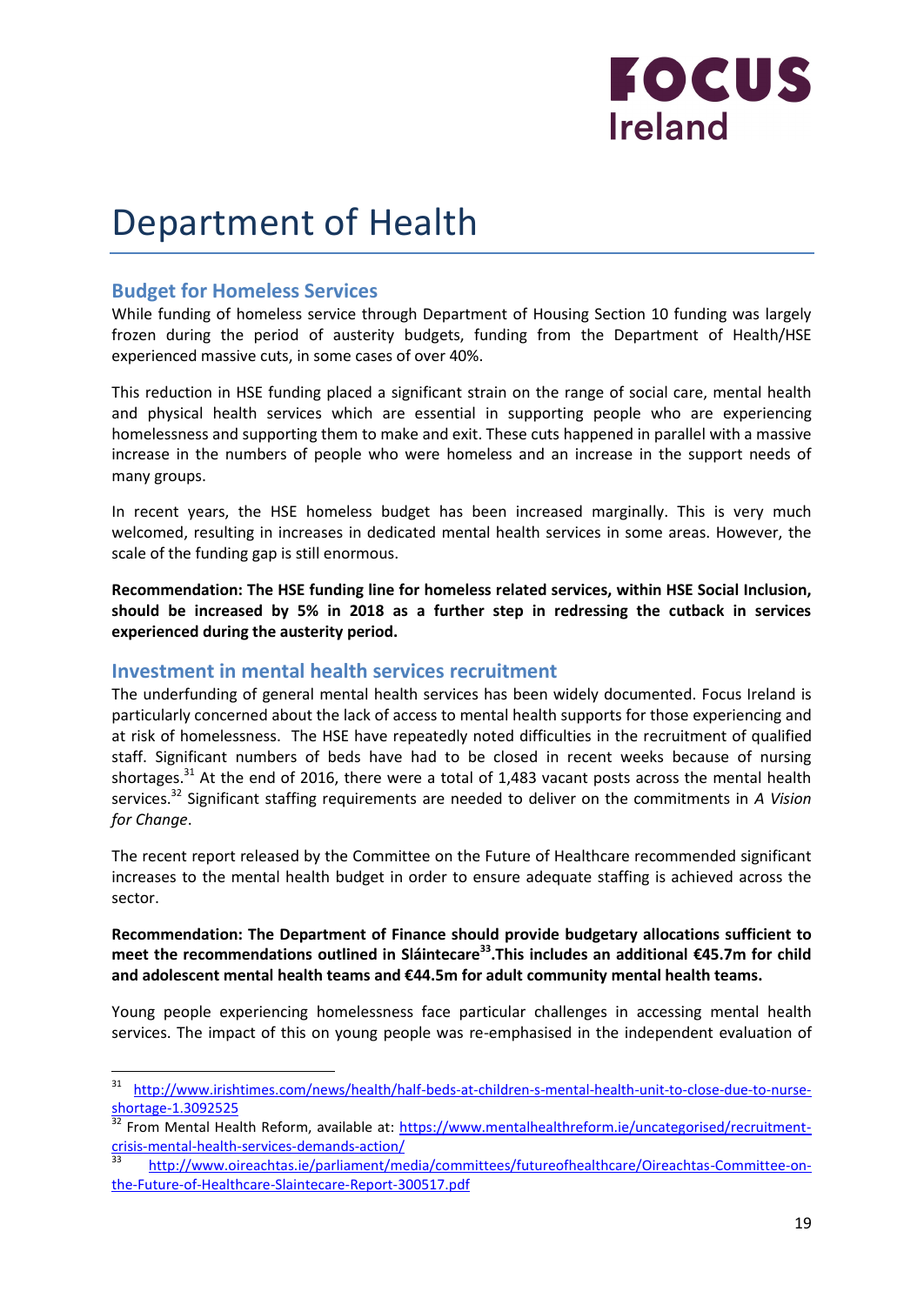

the Focus Ireland youth housing service in Limerick, which found evidence of unmet mental health support needs among the young participants.<sup>34</sup> For measures to reduce youth homelessness to be fully effective a properly resourced, youth-focused mental health resource needs to be available to relevant programmes.

**Recommendation: The HSE Social Inclusion ring-fence some of the increased allocation for mental health for the provision of mental health nurses and mental health support workers to youth homelessness programmes.** 

l

<sup>34</sup> Just Economics, *Limerick Youth Housing Evaluation*, 2017, available at: bit.ly/FIYouthHousing